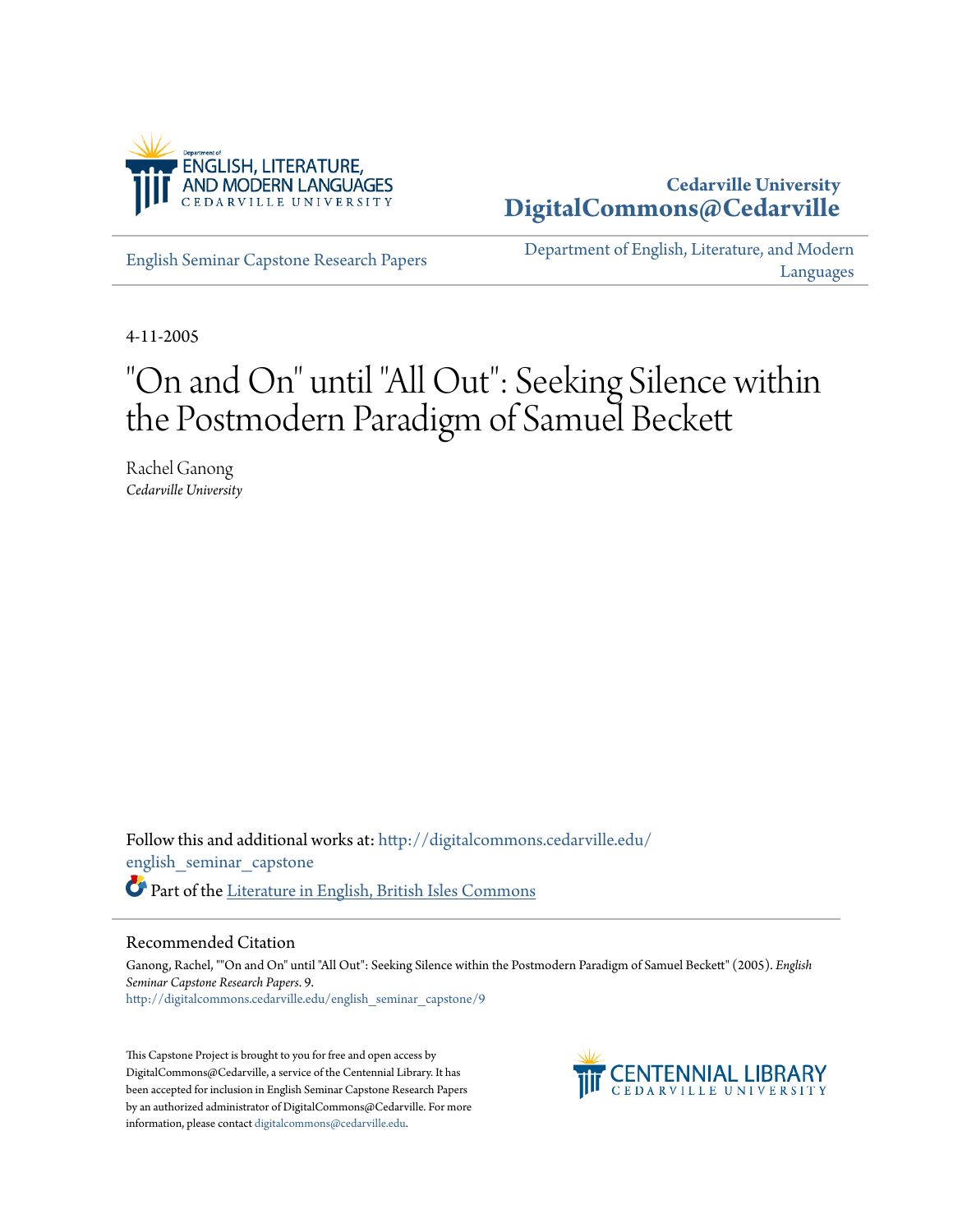# Rachel Ganong

Dr. Donald Deardorff

### Senior Seminar

#### 11 April 2005

# **"On and On" until "All Out": Seeking Silence within the Postmodern Paradigm of Samuel Beckett**

His predicament [Beckett] described as that of "one on his knees, head against a wall *more like a cliff-with someone saying 'go on.'" Later he said, "Well, the wall will have to move a little, that's all" (Cochran 96).* 

In his biography of Samuel Beckett's life, James Knowlson writes that Beckett failed miserably as a teacher (88); had Beckett not failed, he would have spent his life as a scholar, teaching and writing brilliant essays like his award winning Proust study. The sizable amount of literature on Beckett's creative writing, however, seems to indicate that Beckett's pedagogic failure metamorphosed into a dazzling success for the humanity, which so frequently themes his work, through literature. Yet, some groups, proponents of Christianity in particular, might have preferred for Beckett's influence to have trickled through the one or two schools in which he might have taught rather than to have flooded classrooms from Japan to Midwestern America, simply because the prototypical postmodern world of his work seemingly rejects the fundamental tenets of societies that ingest chicken after church as easily as the equally fatty truths obtained from the pulpit. Beckett's world, as Andrew Kennedy writes, is characterized by "the sense of a cosmic run-down, the loss of the human sense of the divine, and the breakdown of language itself' (41), realities diametrically opposed to ideas like "Heart for God, mind for truth, friends for life, and service for eternity," the motto of an absolute-abiding liberal arts university in Ohio *(Cedarville University Home Page).* In light such absolute ideals, it is little wonder that proponents of Christianity find authors like Beckett difficult to swallow. Yet, if any group of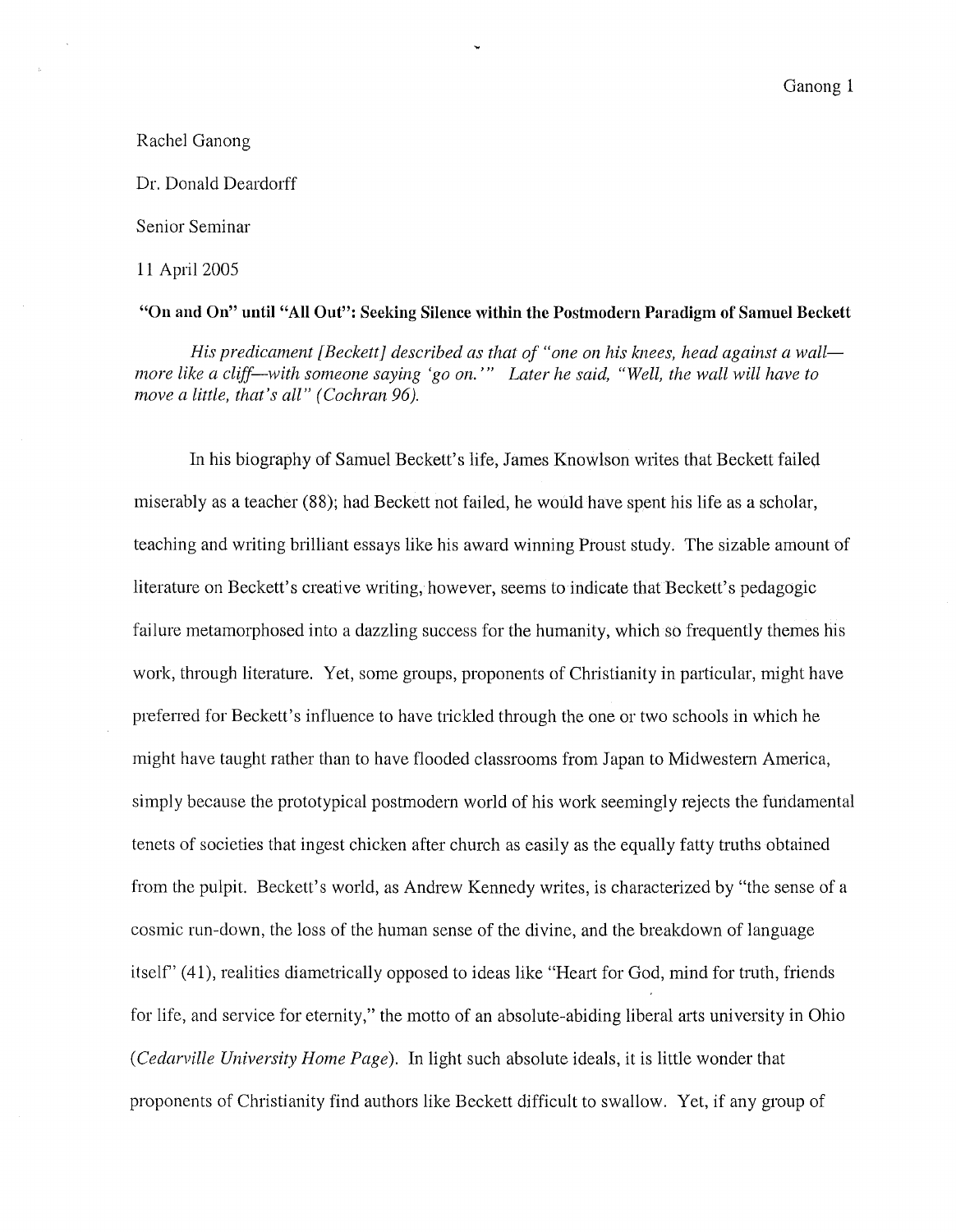beliefs could resonate with a writer like Beckett, it would seem that Christianity, with its emphasis in passages like John 1 and Philippians 2 on form and content, or as Abbot terms them, structure and meaning (116), two concepts with which Beckett wrestled his entire life (Murphy 236) would most dynamically speak to his work. And perhaps by critically assessing Beckett's world, Christians and others will find something underneath the "muck" of postmodernism sufficiently solid to prolong living in *Murphy,* to support a journey in *How it is,* and, eventually, to nourish a tree in *Waiting for Godot.* In each of these works, Beckett presents silence within the temporary postmodern paradigm as humanity's only reprieve from its own condition.

In suggesting that Beckett is something more than a postmodern writer and in framing the discussion of Beckett within the larger discussion of Christianity and postmodernism, however, one must not suppose that Beckett presents a ready-made response, either ideological, philosophical, or artistic, to the postmodern predicament. Kennedy warns that approaching the text with the foregone conclusions of existentialist, Marxist, Freudian, Christian, or other ideological interpretations leads to ignoring the complexities and ambiguities crucial to the texts' understanding (31), thus readers should not assume Beckett's work will bend easily to classification. Furthermore, when asked about an existentialist key to his work, Beckett himself said that "'if the subject of my novels could be expressed in philosophical terms, there would have been no reason for my writing them" (Fletcher 228), suggesting that his work provides no narrative illustration for any past or present philosophical thought. Fletcher continues to say, "Eclectic in its thought, freely selective in its symbolism, recognizing no binding engagement whatsoever to any philosophical system or religious creed, the Beckettian *oeuvre* is sufficient unto itself' (232), asserting in his own words the discrepancy between previously established ideas and Beckett's own thoughts. Although traces not only of philosophical and religious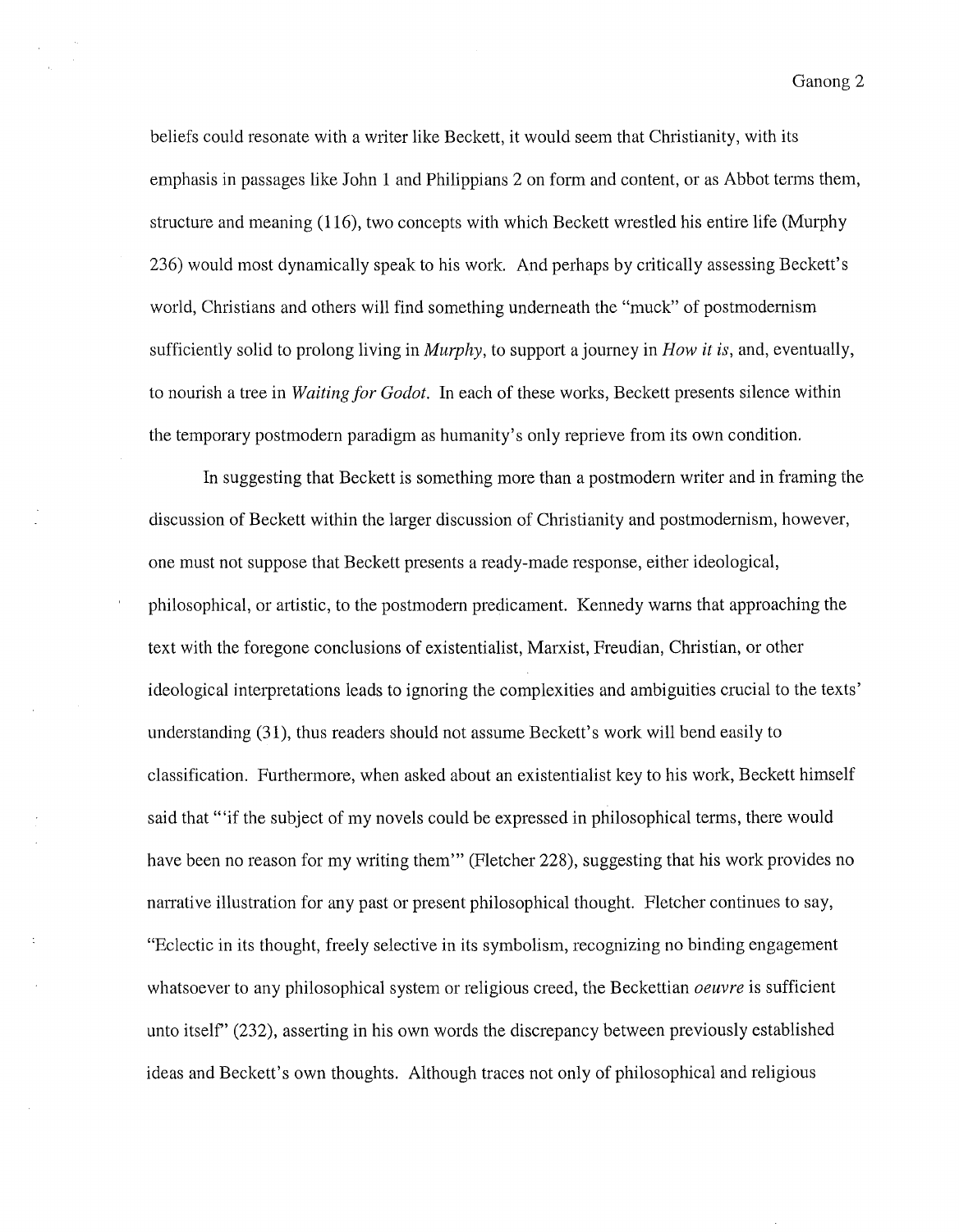thought (Sen 62), but also of various artistic movements (Knowlson 161), punctuate his texts, Beckett's work exhibits his artistic integrity. As Kennedy states

"In the formative years, when art was experienced upon the pulses, Beckett caught the fever of innovation from various avant-garde movements of the interwar period- the expressionists, surrealists, and dadaists – without becoming a devotee of any one 'ism'. What mattered was the general thrust towards artistic experimentation which, however varied and multi-directional, went against the grain, and beyond the forms and languages, of naturalism and realism - in short, away from the photographic and towards the radiographic." (21)

Kennedy implies Beckett's ability to pick and choose elements from artistic trends which would allow him best to articulate his particular response to the postmodern condition of humankind. Thus, it is only logical that Beckett in gathering from, without subscribing to, past and current philosophical, ideological, and artistic movements, responds differently and yet relevantly to the postmodern situation of the twenty first century.

Yet, Beckett's writing, in pointing to silence as a solution for the postmodern predicament, does not coincide with the postmodern thought with which critics have associated it. Despite admissions of Beckett's ability to choose discriminatorily from philosophies and movements, most Beckettian criticism leaves Beckett as merely foreshadowing or perhaps as swallowed by the shadow of the postmodern movement. For instance, Fletcher and Kennedy, critics already quoted at length, both link Beckett with postmodernism in their respective works *The Novels of Samuel Beckett* (55) and *Samuel Beckett* (104), and other critics like Robert Cochran in *A Study of the Short Fiction,* Maurice Nadeau in "Samuel Beckett: Humor and the Void," S.E. Gontarski with "The Intent of Undoing in Samuel Beckett's Art," and Dieter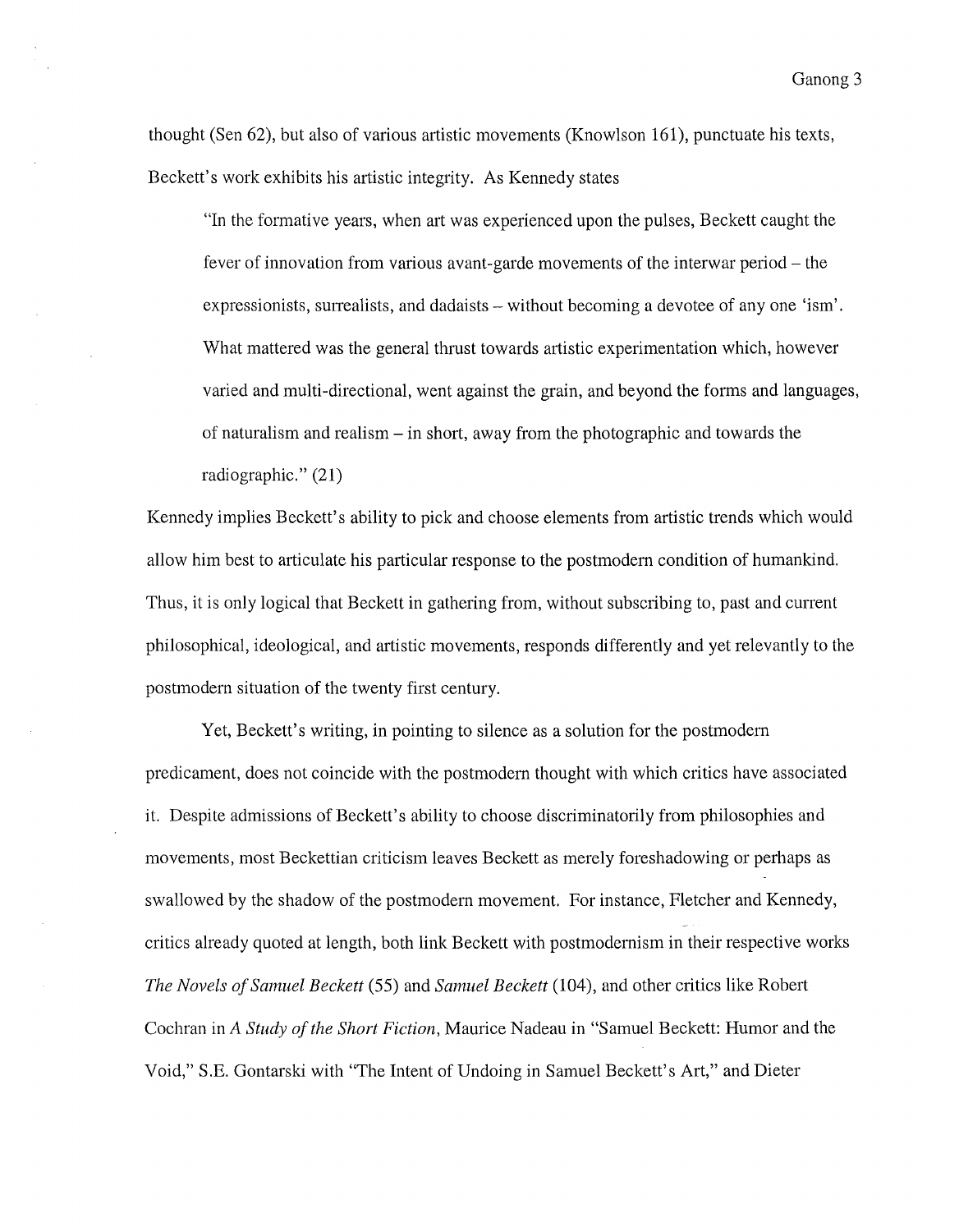Wellershoff in "Failure of an Attempt at De-Mythologization: Samuel Beckett's Novels" also correlate Beckettian thought with the dissolution of absolutes and meaning. Even Ruby Cohn, who characterizes Beckett's work as humorous, if darkly so, in *Samuel Beckett: The Comic Gamut,* summarizes *Comment C'est,* or *How it is,* as "man[ ... ] going round in circles, repeating a few ridiculous phrases, a few ridiculous gestures" (207); Cohn describes life in *How it is,*  however comical, as pointless and trapped and the human as an object of indifference and indefiniteness, awash in the muck of postmodernism. Additionally, Richard Begam in his scrupulously crafted *Samuel Beckett and the End of Modernity* argues that Beckett was a reference point for poststructuralists like Foucault and Derrida, concluding "More than any other writer of the last half-century, Samuel Beckett has found and said the words that have carried our epoch toward the threshold of its dissolution, the threshold where modernity finally encounters its own equivocal but inevitable end" (187). Begam brings Beckett to the end of modernity, but leaves him there, as do Cohn and other critics if they even bring him that far; but by thrusting his work within the boundaries of modernity, they ignore any response of his, which seeks to move beyond it.

Since "postmodernism" and "modernism" figure centrally to this argument, the terms necessitate a specific context before a discussion of Beckett's solution to the postmodern predicament. Loosely, 'postmodernism' or the 'postmodern condition,' which Beckett's works reflects, refers to the aftermath of the Enlightenment tradition or as Begum puts it, "the extended critique of the intellectual heritage of the Enlightenment" (17). Specifically, it encompasses both modernism, in which the idea that there is truth to be discovered has been dropped, if not the concept of truth itself (Rorty as quoted in Begum 9), and the postmodernism in which a distinction is made "between the claim that the world is out there and the claim that truth is out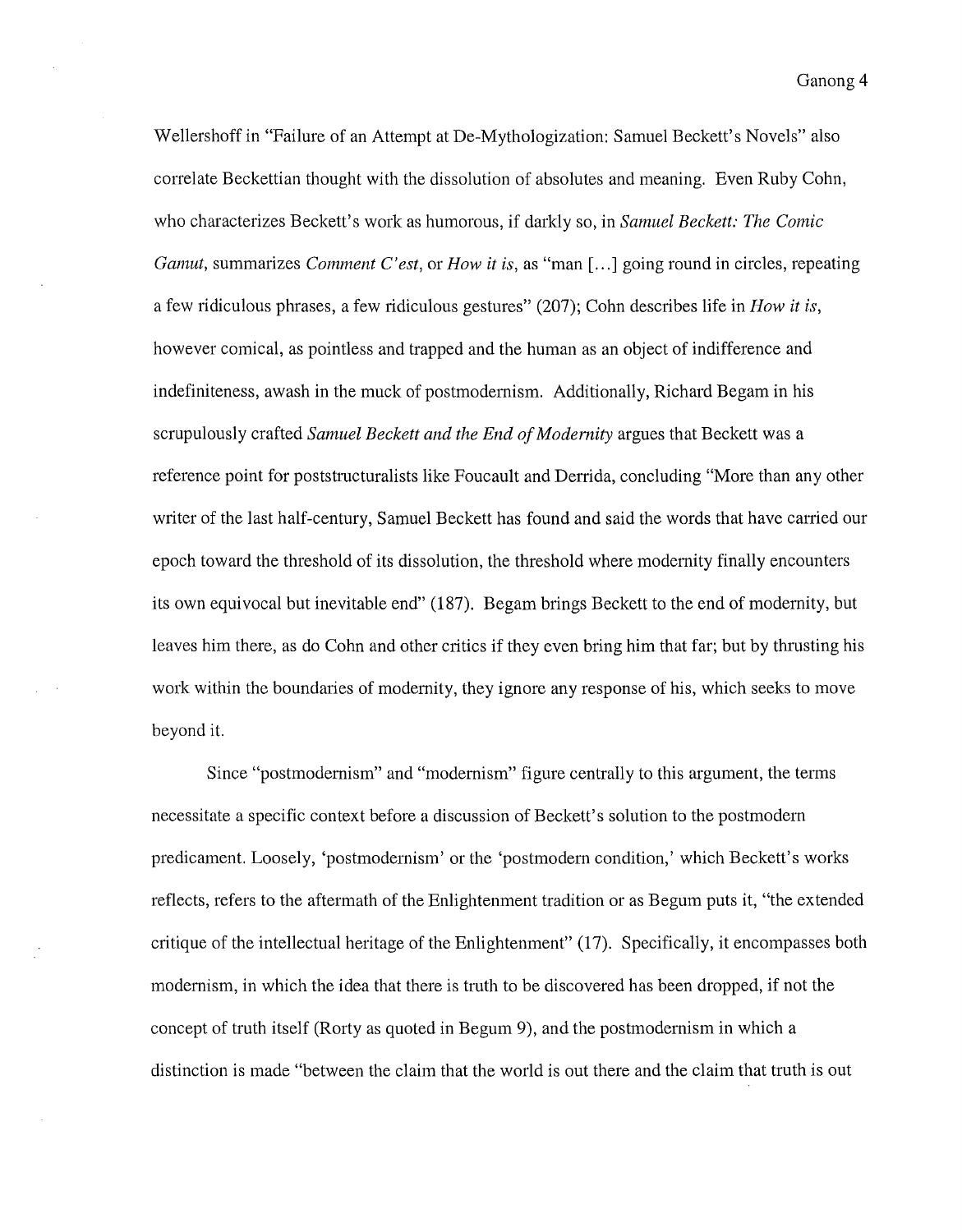there" (Rorty as quoted in Begum 16). In other words, truth's inability to be known characterizes modernism while it's nonexistence drives postmodernism. Beckett, however, exhibits both modernist and postmodernist trends in his text (Klaver 112), which makes sense since, in this definition, postmodernism functions simultaneously as an extension and rejection of modernism through the idea of truth. As Elizabeth Klaver has said, "Postmodernism continues the project of rejection begun by modernism in the destabilization of various entrenched master narratives" although it "rejects the aesthetic groundings modernism installed in their place" (112). Thus, since postmodernism, by definition and implication (Begum 6), contains both modernism and the departure from modernism and since Beckett's response to those either of those trends necessarily addresses them both, "postmodernism" will encompass both modernism and postmodernism and the irrelevance of absolute meaning that characterizes those periods.

It is important that the definition of postmodernism contain references to the Enlightenment tradition because the sense of historicity and continuation implied by tradition plays an important part in the development of Beckett as writer who transcends the limits of postmodernism. Beckett had a keen sense of the tradition from which he came and connected with that tradition through his writing. After commenting on a long string of Beckett's literary influences, Knowlson writes, "However richly innovative much of his own later writing was to be, Beckett always saw himself as belonging to and drawing from a wide European literary tradition" (70). To illustrate Beckett's habit of accumulating pieces of this tradition and inserting them in his writing, Knowlson quotes a contemporary and cheeky reviewer of his first novel, *Fair to Middling Women,* 

> "to cope with this book you will need some French and German [he could have added Italian, Spanish, and Latin], a resident exegete of Dante, a good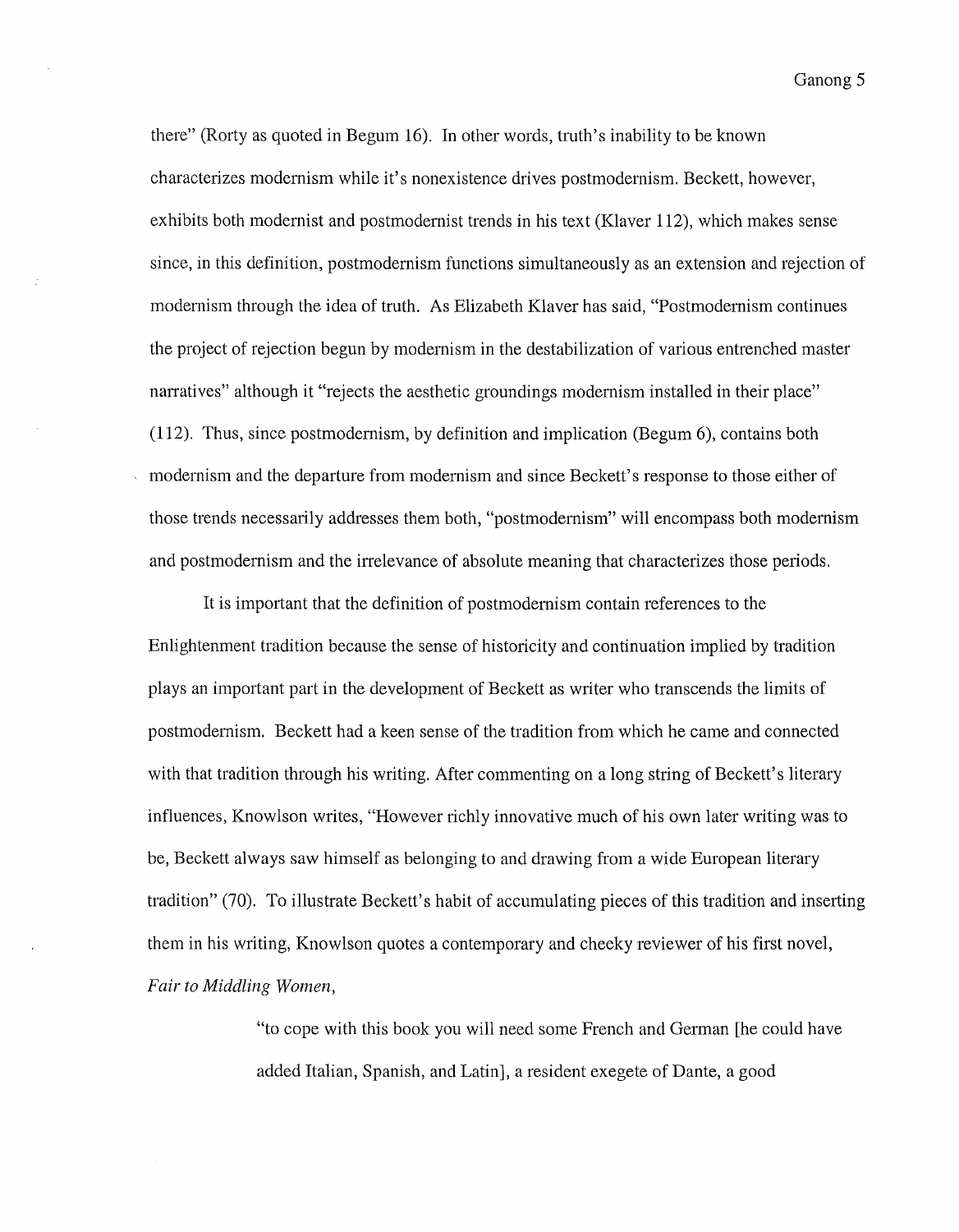encyclopedia, OED, the patience of Job, and your wits about you. What an addition to company they would be! It's uphill all the way, but then so was

Calvary, and the view from the top redeems the pains taken" (Knowlson 145). If Beckett's writing is highly allusive, it shows the extent and enthusiasm of his reading. In fact, despite Beckett's dislike of the man (Bair 181), Beckett seems to have embodied the model author of his contemporary T.S. Eliot in "Tradition and the Individual Talent," by working had to inherit the European tradition which gave

> "[ ... ] perception not only of the pastness of the past, but of its presence; the historical sense [which] compels a man to write not merely with his own generation in his bones, but with a feeling that the whole of the literature of Europe from Homer and within it the whole of the literature of his own country has a simultaneous existence and composes a simultaneous order." (2375)

Having an excellent command of English, French, German, Italian, and Latin and as a disciple of his countryman James Joyce, Beckett had indeed studied "the whole of the literature of Europe from Homer and within it the whole of the literature of his own country." Beckett's use of the European tradition informs readers not only of his literary influences, but also of his place within the tradition.

However, Beckett's sense of the European tradition provides not simply a reference point for readers, but also proof of Beckett acknowledges the temporality and philosophical incoherence of the postmodern condition. In itself Beckett's sense of tradition implies movement and meaning, or a historical continuation, not to be confused with progress, and communicative connection. The references to Shakespeare, Dante, and the Bible would not merit inclusion in Beckett's works if their author didn't appreciate their ability to communicate,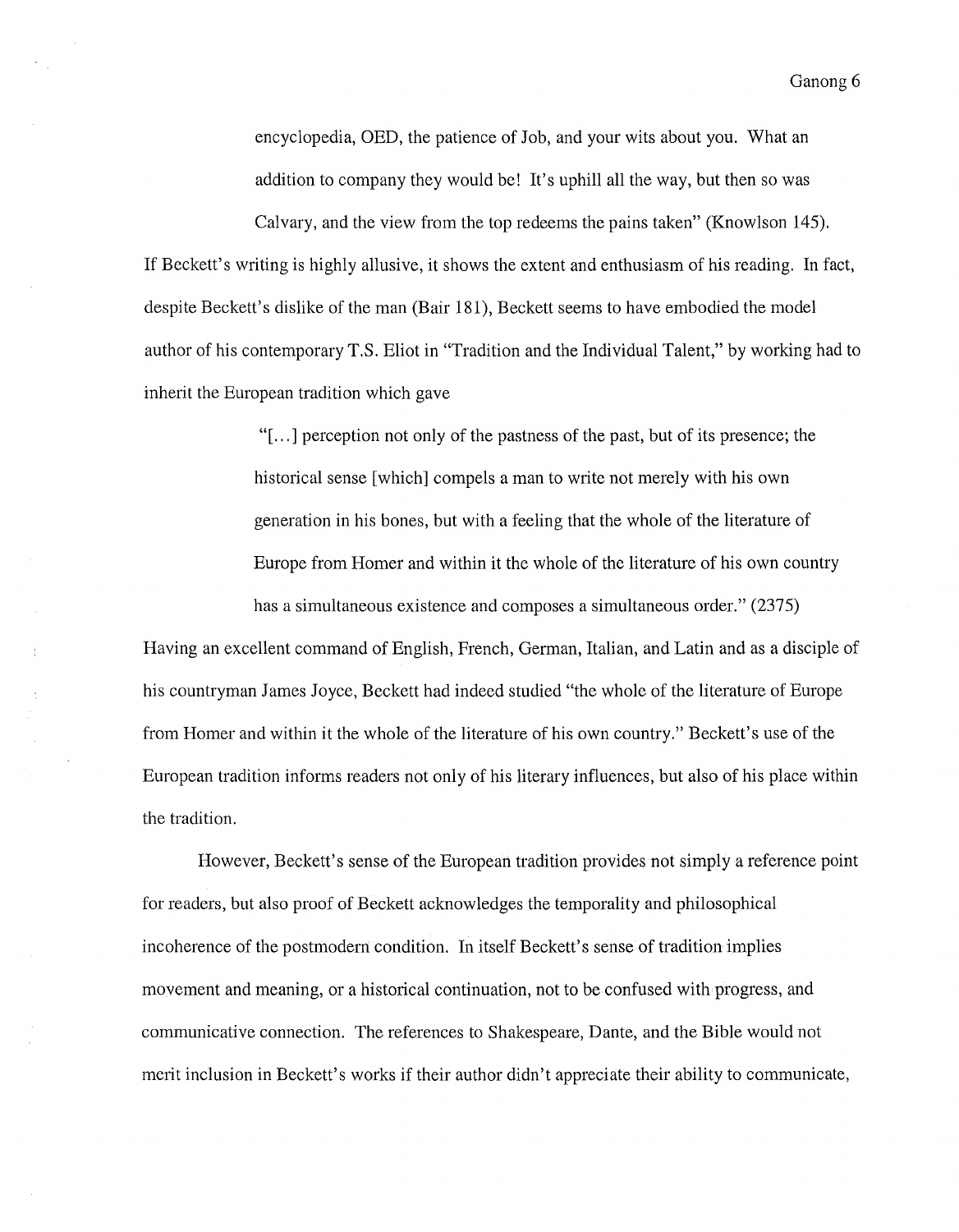Ganong<sub>7</sub>

and, often, it is his allusions to the European tradition that create meaning in his work. For example, the reader must connect the names and thoughts referenced to grasp the significance of a particular paragraph as in *How it is* where the reader must be able to connect Haeckel, a German biologist and philosopher and Potsdam, his birth place in Germany with Klopstock, a German poet and his residence in Altona (Beckett *How it is* 542). Beckett uses the European tradition in his work to remedy the sense of isolation pervading the postmodem condition. Christopher Lasch in "The Culture of Narcissm" describes the isolation of the seventies, which one could argue pervaded the entirety of the twentieth century, "We are fast losing the sense of historical continuity, the sense of belonging to a succession of generations originating in the past and stretching to the future. It is the waning of the sense of historical time—in particular, the erosion of any strong concern for posterity—that distinguishes the spiritual crises of the seventies [...]" (4). Beckett, by incorporating tradition in his work, forces the reader to engage the tradition, thereby continuing its dialogue. Consequently, Beckett, by assuming meaning and movement through privileging the European tradition in his texts, allows for both to exist within the context of postmodemism.

To examine more specifically the meaning and movement to which Beckett alludes by emphasizing the European tradition within his work and also Beckett's suggestion of silence as enable of life within the postmodem condition, one can consider Beckett's novel *Murphy*  published in 1938, his novel *How it is,* or *Comment C'est,* published in 1961, written in French and translated by Beckett into English, and his play "Waiting for Godot," also written in French and translated by Beckett into English and first produced in 1949. These texts provide a basis for discussing Beckett works which reflect a postmodemism not as a condition that limits man by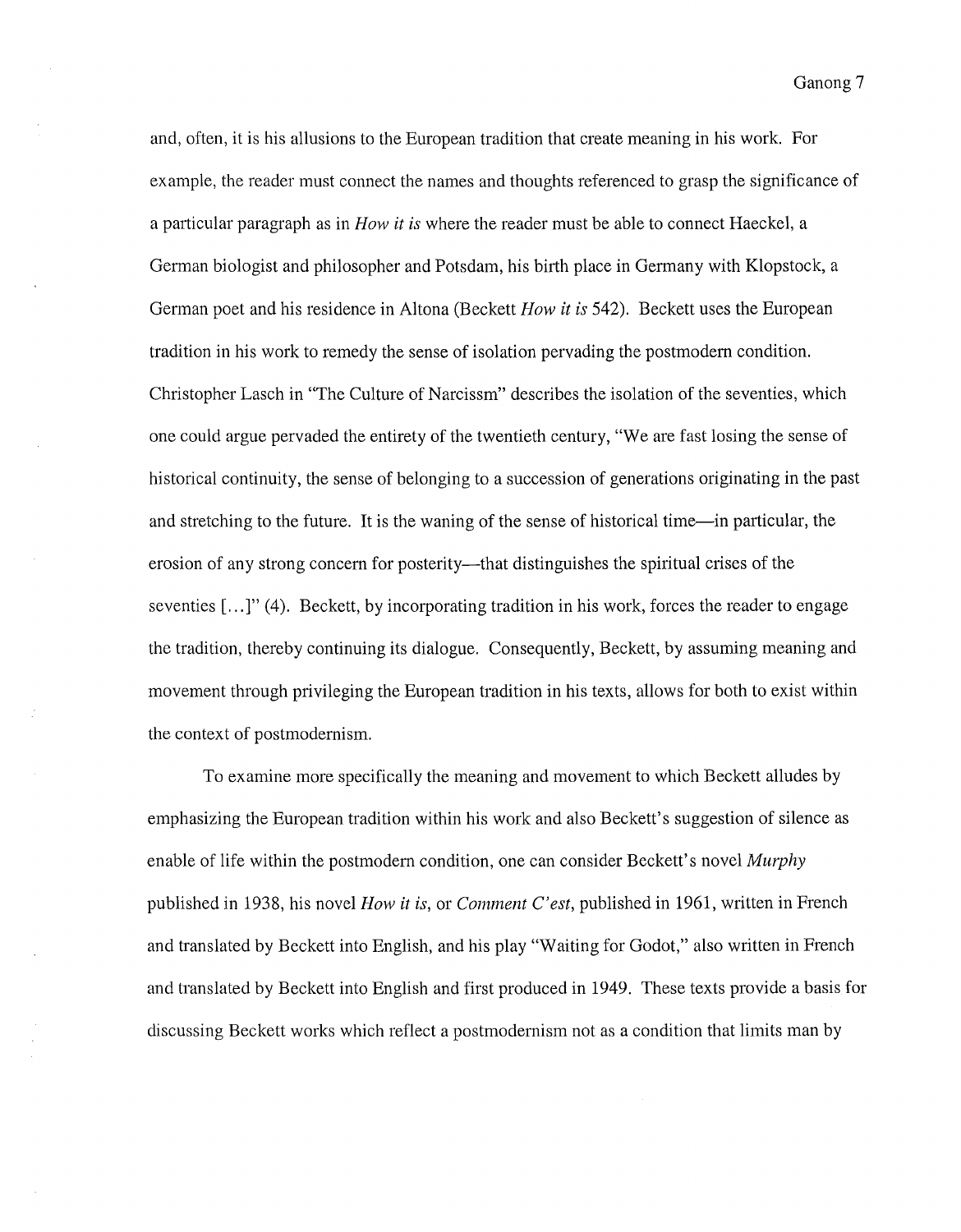isolation and futility but as a temporary condition offering productive silence or false duality of mind and matter.

The text of *Murphy* demonstrates the beginning of Beckett's attempt to show the postmodernism as a temporary condition in which man can carve out a space which enables living through silence. *Murphy's* text, for example, shows the title characters' search for silence. The novel follows the character as he searches for a job at the request of his lover, Celia, so the two can live together. Murphy eventually finds a job at Magdalen Mental Mercyseat but also takes residence in the mental institution's garret attic while Celia stays in his apartment and Miss Counihan, Murphy's intended, and her crew search tirelessly through Dublin for Murphy. Murphy dies in a gas explosion in his room after doing night-rounds at Magdalen Mental Mercyseat, and his cremated body eventually spills over the floor of a Dublin pub. Miss Counihan and crew disperse, and Celia returns home. Judging from externals, this plot bleeds postmodernism, prompting conclusions like Kenneth and Alice Hamilton's that "Beckett evidently wishes his readers to understand that dreams of escaping from the mess in front of us are delusive" (72). Yet, Beckett hints that meaning can reside even amidst the mess, and although Murphy only glimpses it and Miss Counihan and crew fail in recognizing its existence, Celia seems to grasp it.

The novel opens with Murphy vainly attempting to achieve the ultra-pleasurable "life in the mind" through binding the physical. He sits in a chair, out of the sun, bound by seven scarves in an effort to appease his body so his mind can be free (Beckett *Murphy* 2), but finds he cannot achieve a transcendent state because of externals like ringing phones and even internal distractions such as his own thoughts (7). In chapter six, Beckett indicates the reason Murphy cannot enter the "torpor" (2), suggesting dormancy or inactivity, he craves (105), by describing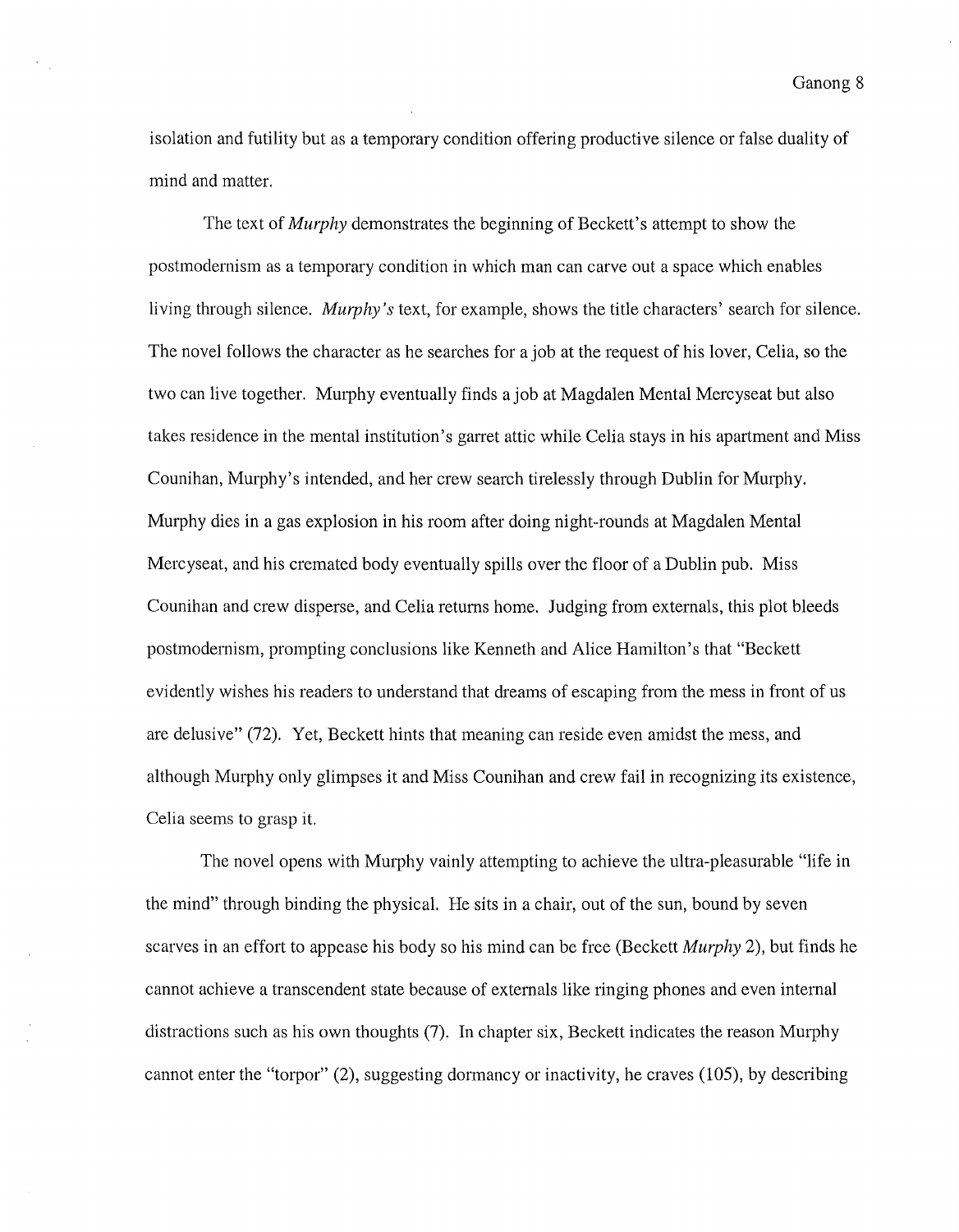Murphy's brand of Cartesian dualism (Murphy 6) that made him feel "split in two, a body and a mind" (109). Earlier, Murphy had tried to achieve transcendence through the sensual, but had gone to the "other extreme" by employing all his powers of concentration (107). Yet, despite his effotts to achieve a dormant state, he still he wonders about the "sights and sounds" external world (2). He fails to achieve the pleasurable nothingness not only in his apartment when he is distracted by Celia but also the night of his death on which he has no distractions. He simply cannot achieve the productive silence, which gives insight into people and relationships (252), but rather is distracted by "scraps of bodies, of landscapes, hands, eyes, lines, and colours evoking nothing"  $(252)$ . If the extremes of living in the physical and sensual exist  $(105)$ , but both fail to admit Murphy into a life of meaning and if Beckett is indeed pointing to silence amidst the existent mess in which to create meaning, then Beckett provides an answer to the narrator's inquisitive ramblings, "Perhaps there was, outside space and time, a non-mental nonphysical Kick from all eternity, dimly revealed to Murphy in its correlated modes of consciousness and extension, the kick *in intellectu* and the kick *in re*. But where then was the supreme Caress?" (109). Beckett answers that question which Murphy raises, by pointing to the arms of the plot: the Miss Counihan group and Celia.

While Murphy raises the question of whether one can achieve meaning, Miss Counihan, Neary, Wylie, and Cooper ignore it, choosing to be distracted by superficialities within the context of society. For instance, Neary, for all his pretense of reconciling mind and matter, is satisfied by banal considerations of Miss Dwyer. While "teaching" Murphy how to "blend the opposites of Murphy's heart," Neary says, "To gain the affections of Miss Dwyer,[ ... ] even for one short hour, would benefit me no end" (4). He calls Miss Dwyer "The one closed figure in the waste without fotm, and void! My tetrakyt!" (5), suggesting that he chose to find meaning in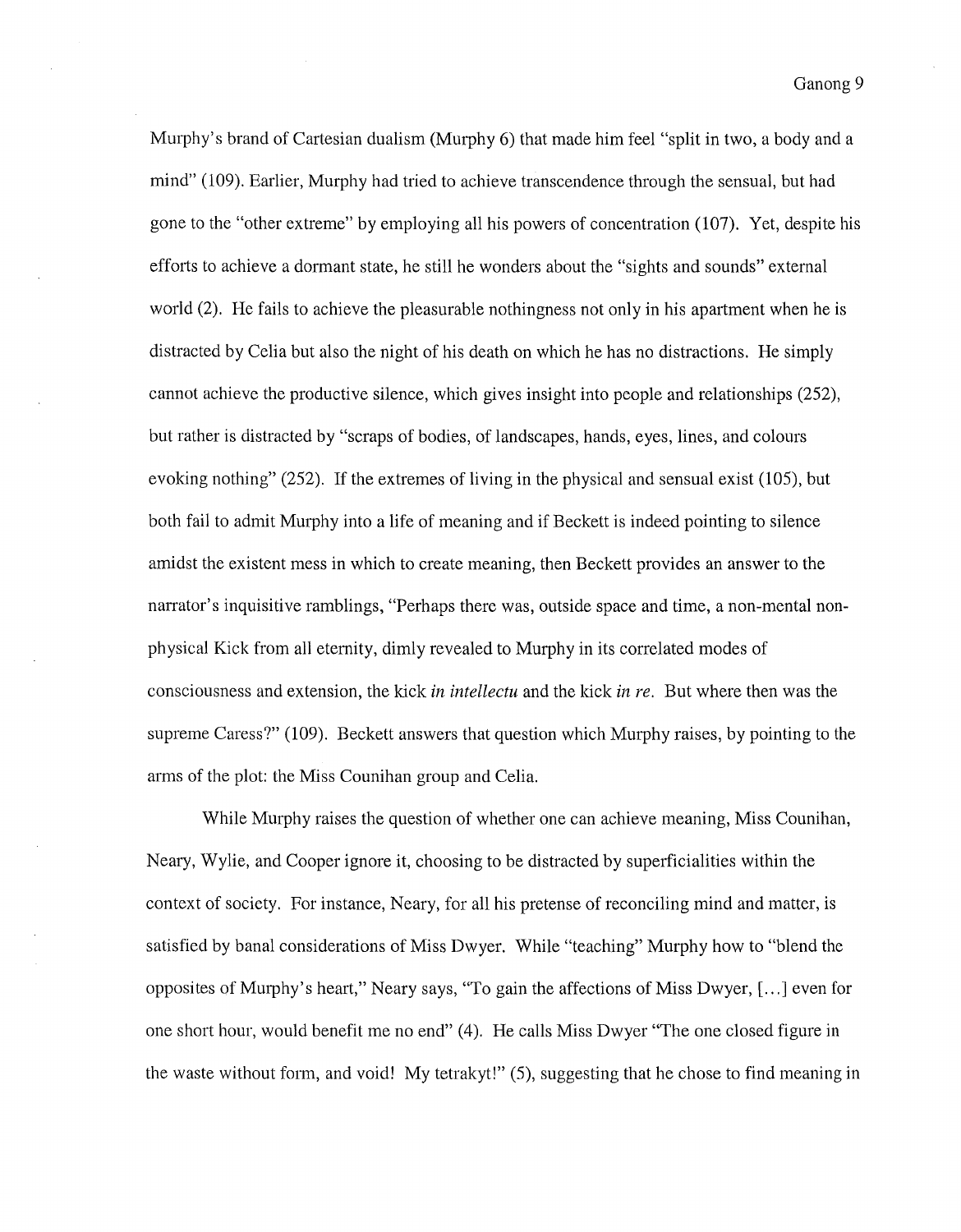her; ironically, however, Neary and Miss Counihan walk off the page at the end of the novel (273). Neary's casual transfer of affections from Miss Dwyer to Miss Counihan indicate his lack of concern for life outside society.

Miss Counihan herself wastes little time after the death of Murphy to transfer her quest for meaning to Neary whom she follows at the end of the novel. In fact, the narrator foreshadows her actions by saying "Miss Counihan had a sad feeling that after Murphy was found there might be still less to be done" after Wylie had stated there was nothing to be done until Murphy was found (127); yet, Miss Counihan doesn't question the purpose of the search, finding the sufficient purpose in the superficiality of the search itself and when the search ends in her quest for Neary.

The characters of Wylie and Neary also indicate their bourgeois contentment with the distractions of society. Wylie was "intelligent enough to thank his stars he was not more so," which suggests his avoidance of any quest for meaning, and Cooper, as unthinking as his comrades, "did not pause to enquire" when he suddenly found himself free of the all-consuming search for Murphy (273), instead turning to a pub in which he finds further distractions (274). Each of these characters refused to address the question of meaning that Murphy struggled with until his death, choosing rather to construct meaning with the apparatus of distraction provided by society.

Perhaps Celia is the one character who finds silence within the chaos. While at her desire to start a "new life" (64) with Murphy and not as a prostitute compels her to prod Murphy to seek employment, Murphy's position as the zenith of her life changes as she discovers the fruitful effects of silence. When Murphy is job-hunting, Celia sits in his apartment in the sunlight, "steeping herself in these faint eddies till they made an amnion of her own disquiet," a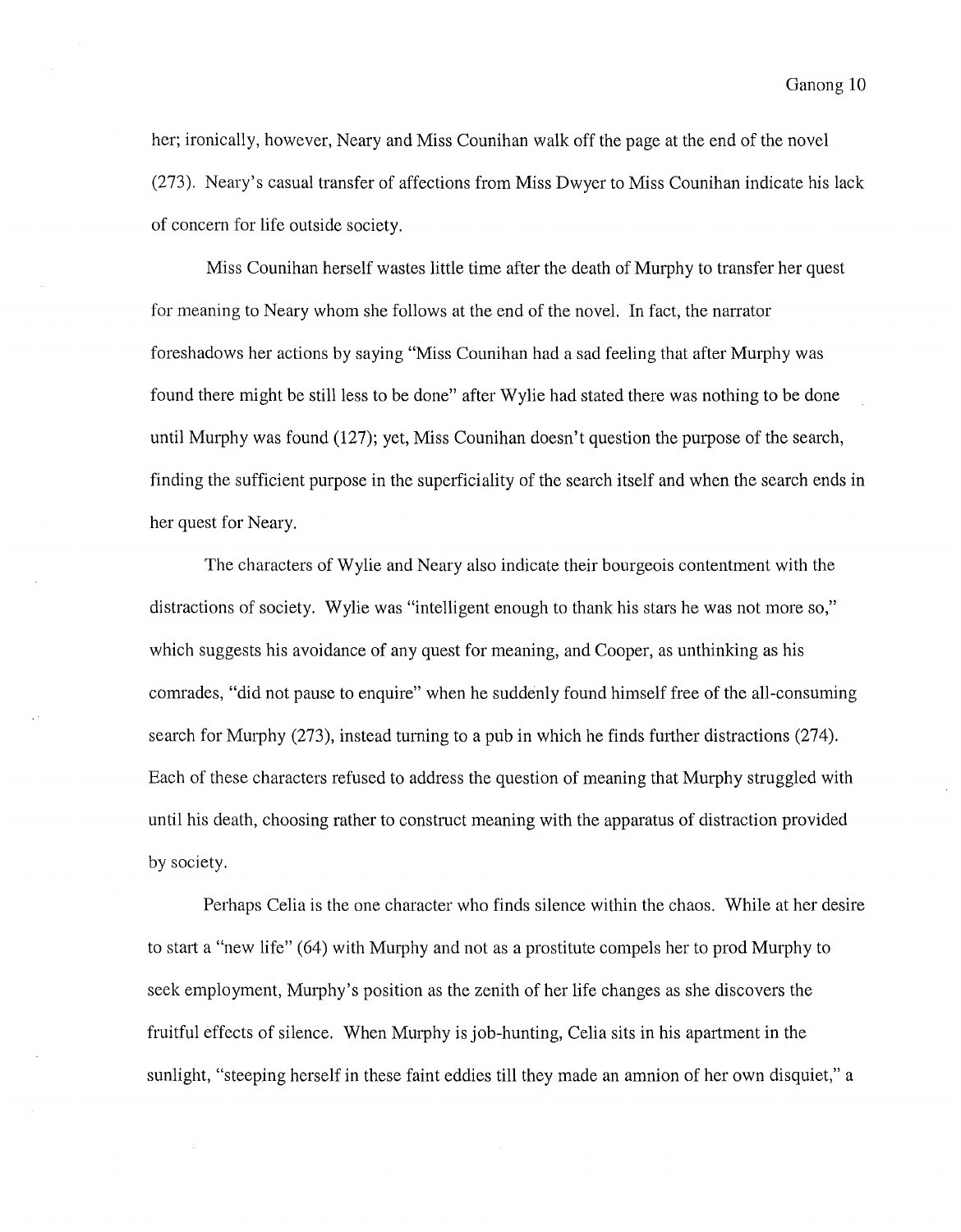state she prefened to "wandering in the Market, where the frenzied justification of life as an end to means threw light on Murphy's prediction, that livelihood would destroy one or two or all three of his life's goods" (67). It is by allowing herself silence, which encapsulated her innermost disquiet, that she finally understands Murphy; she "began to understand as soon as he gave up trying to explain" (67). She feels the same sensations and inclination towards transcendence that Murphy did, yet unlike Murphy she requires no scarves to tie her. The difference, which Beckett contrasts by positioning Murphy's chair experience in the dark and Celia's in the light, lies Murphy's attempt to contrive a state of torpor by altering his situation and Celia's working within her existing situation. Celia, by using the silence around her, allows the paradigm of waiting to become a fruitful space producing an understanding of Murphy, knowledge of herself, and ability to endure life within the undesirable context of her existence.

Celia's knowledge of her herself comes when she chooses to recognize the silence surrounding her. When Celia reappears within the chaos of the Counihan group, she is still unperturbed, "stretch[ing] herself out at the ease of her body as naturally as though her solitude had been without spectators" (262). Beckett did not say "as though she were in solitude," he emphasizes rather that she is in a state of solitude despite those around her. She proceeds to produce her story with a "calm voice" (234) to the inquisitive group, punctuating it with four pauses: three rests, one long rest (234), further evidence of her ability to produce within the silence. Celia's ability to produce her story as well as her unconscious poise between and within the intervals of silence indicate the self-knowledge she attains through silence.

Despite the fact that Celia retums to the life of a prostitute after Murphy's death, she still uses the silence within her context to find the strength to continue her existence. Beckett ends the book with her, something, which many critics apparently forget as their analyses end with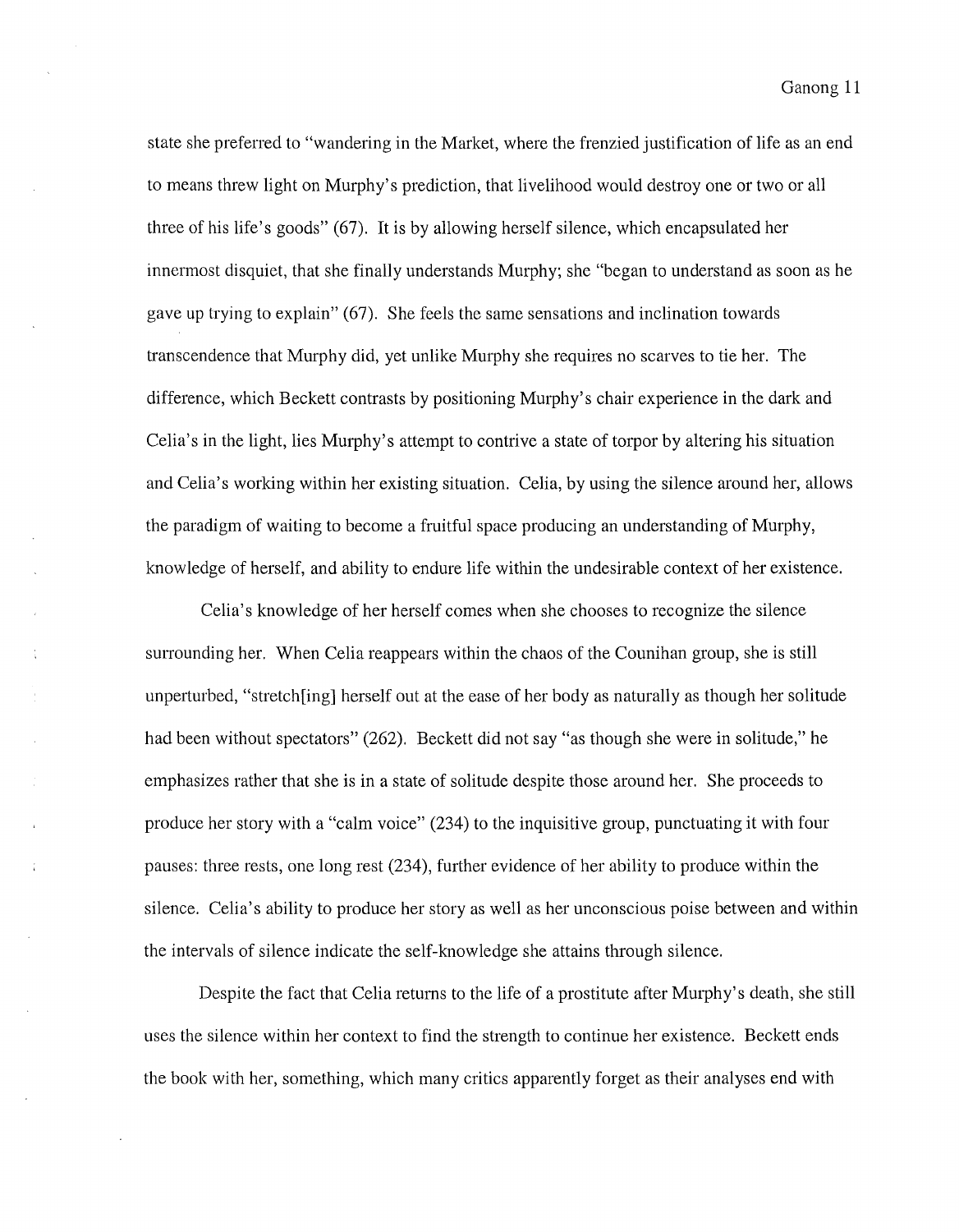Murphy's death, which unduly emphasizes her part in the novel. In the last scene, Celia pushes her grandfather in a wheelchair at the shore. Her grandfather flies a kite and lets out various amounts of string, which the narrator relates to a "hardened optimist" assessing various periods of history (279), meanwhile asking Celia about her business. The kite gets higher and higher as more and more periods of history are let out, but Celia's miserable condition, representative of humankind's, remains the same. Eventually the kite crashes, the hardened optimist collapses-- a possible stab at logical positivism, but Celia, pushing him along, "toil[ing] along the narrow path into the teeth of the wind, [...] up a wide hill," closes her eyes. The last words of the novel "All out," suggest the embracing of silence that enables her to help her grandfather and continue the arduous path of her life, suggested by the narrow, windy, uphill path. Thus, through Celia rather than through physical distraction or intellectual concentration, *Murphy* illustrates how embracing silence within one's situation, however miserable, allows not for progress in the historical sense, but for perception, progression, and productivity.

In *How It Is*, Beckett, who surrounded himself with silence at his country retreat while writing the novel (Knowlson 413), also encourages the postmodem man can carve a space of silence amidst distraction. The novel, divided into three parts, consists of the unnamed narrator, slinking around in the mud muttering phrases rather than sentences. He eventually encounters another figure and then trades him for another, before continuing his slow crawl eastward. On the novel's fotm, Ruby Cohn in *Back to Beckett* notes,

> Though most of the verses of *Comment c 'est* endure for longer than a breath, the reader is forced to breathe as guided by the verses. [ ... ] [R]estbreaths correspond to the blank spaces on the page. And within the verses, only the reader's voice can determine how the phrases are grouped.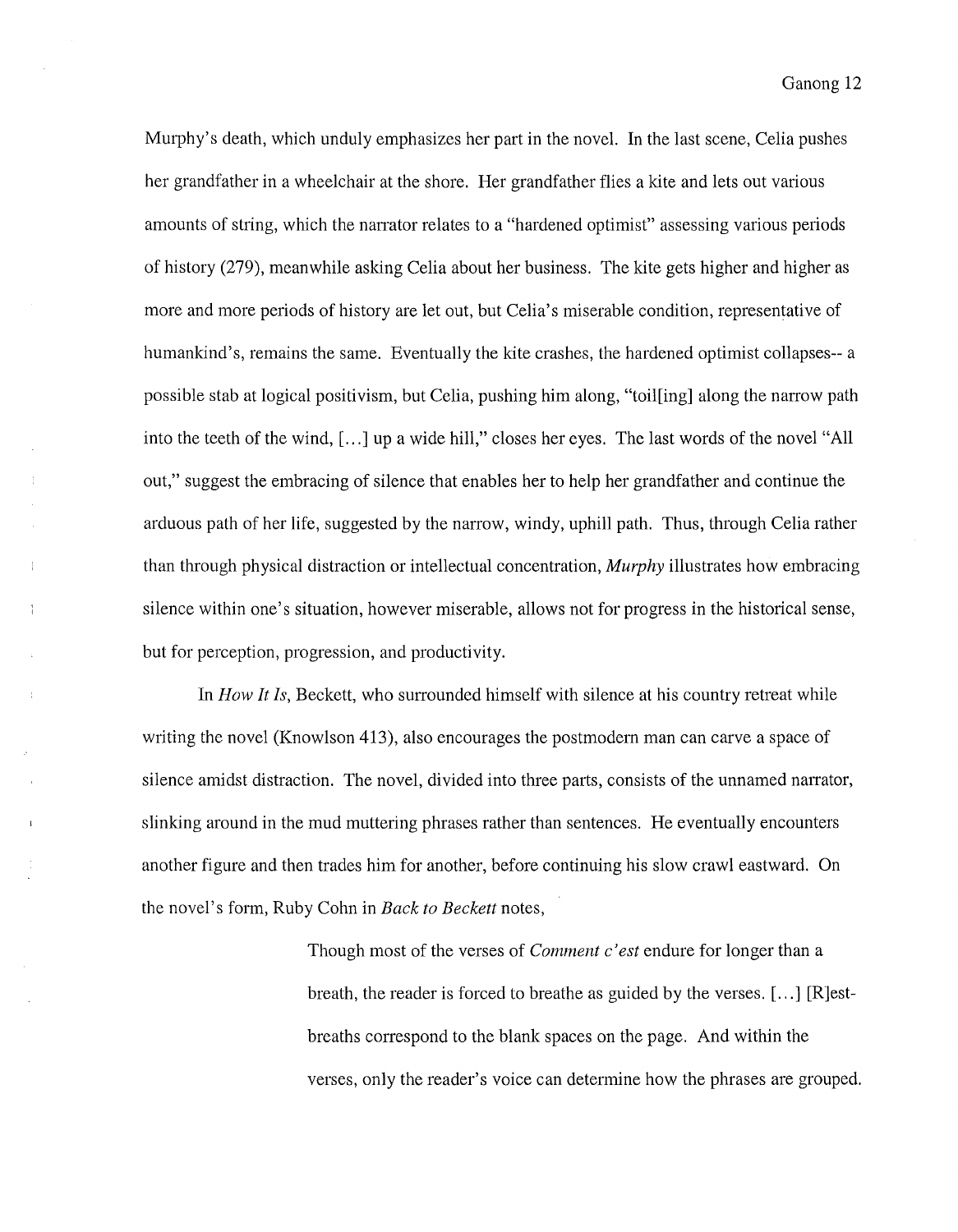The reader's voice has to echo the voice of the narrator of Comment c'est, even if both are mute. 230

Cohn's comments indicate how Beckett uses the verse divisions and even phrasal divisions to force the reader to pause, in essence to create silences within the reading experience. If the reader's voice echoes the narrator's, then Beckett by describing how it is for the narrator, also describes how it is for the reader, making the novel an evaluative parody of the reader's predicament. Wanda Balzano concurs with Cohn's description of the novel as a story punctuated by rest-breaths, but further suggests that anarchy drives the abolished syntax and degrammaticized, subverted language (102). If "the black of writing seems to blend with the white of page into a gray, muddy, entropic form of writing, in which there is neither order nor hierarchy" (Balzano 102), then 'how it is' for the narrator/reader seems to mirror the postmodern condition, in which nothing is privileged, everything is deconstructed, and human contact proves meaningless. Only because of the pauses, the silences between the sounds of the narrator's voice, can the reader engage meaningfully with the text. The reader/narrator cannot escape the text to find meaning, as evidenced by the book's repetition and cyclical structure (Cohn *Back to Beckett* 233), but he can find meaning through his silence.

Additionally, the content of *How it is* demonstrates the need for silence. H. Porter Abbot calls the text "verbal background noise" which perhaps illuminates the reader/narrator's postmodem condition which is perhaps further identified by the narrator's existential questioning: "how I got here no question not known not said" (Beckett *How it is* 507). He further describes his condition as one of temporary silence, saying, "other certainties the mud the dark I recapitulate the sack the tins the mud the dark the silence the solitude nothing else for the moment" (508). For the moment, the narrator has uncertainty, in the form of darkness and mud,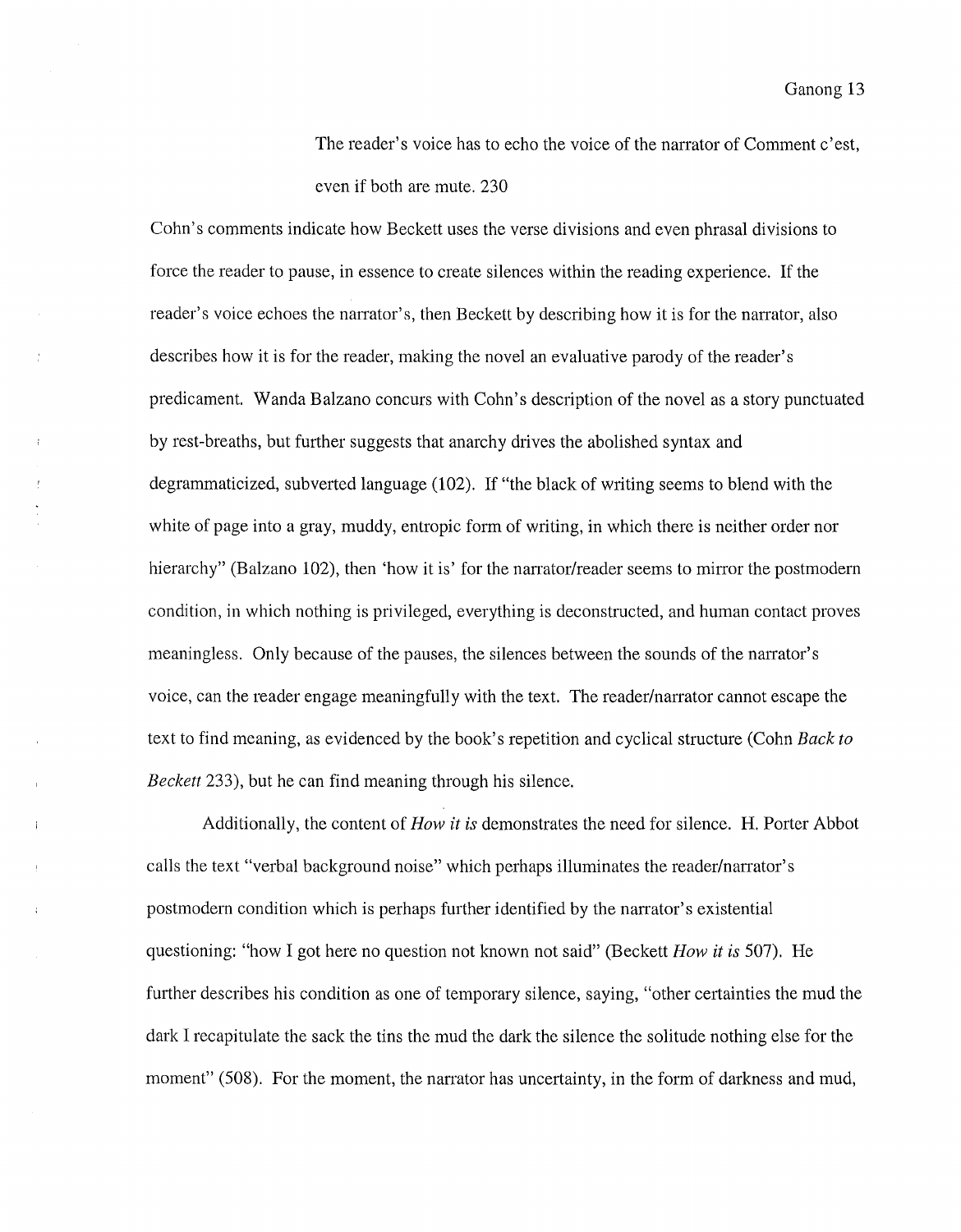symbols of consumerism with the sack and food tins, and isolation and silence. Although the nanator thinks "he's better than he was better than yesterday less ugly less stupid less cruel less dirty less old less wretched," he also admits "there is something wrong there" (509), perhaps belying the fact that he is continually faced with uncertainty of darkness and mud in each of the three parts. Like Willoughby Kelly, Celia's grandfather, in *Murphy,* the narrator seems to have a progressivist's view of the future by making comparisons about time or the human condition in time. "Abject ages each heroic seen from the next when will the last come when was my golden every rat has its heyday I say it as I hear it" (510) also expresses his hope that in time his condition will improve. The narrator's condition does not improve over time, of course, and because it does not, critics like Cohn summarizes the human condition as man going in circles making 1idiculous gestures *(The Comic Gamut* 207).

However, the narrator does hint that silence may offer a solution. Towards the end of the first part, he suggests, "the voice time the voice it is not mine the silence the silence that might help I'll see do something something good God" (Beckett *How it is* 540). The narrator's connection between silence and God, suggests that silence might enable the narrator to engage with something beyond the mud and darkness, and if not that, than the silences at least permit the narrator to resume his journey. "To end is, as Beckett wrote elsewhere, to end yet again. That is, to begin." As Abbot says (116), the beginnings and endings made possible only by the punctuating silences of the background noise of language. Thus, the narrator of *How it is* must work within his paradigm, allowing silence to give meaning to the words and relief from them.

Punctuating silence also emerges as a central theme in *Waiting for Godot,* which further illustrates Beckett's call for silence in the postmodern era. In Deborah Weagel's "Silence in John Cage and Samuel Beckett: 4' 33" and *Waiting for Godot,"* the author shows Beckett's and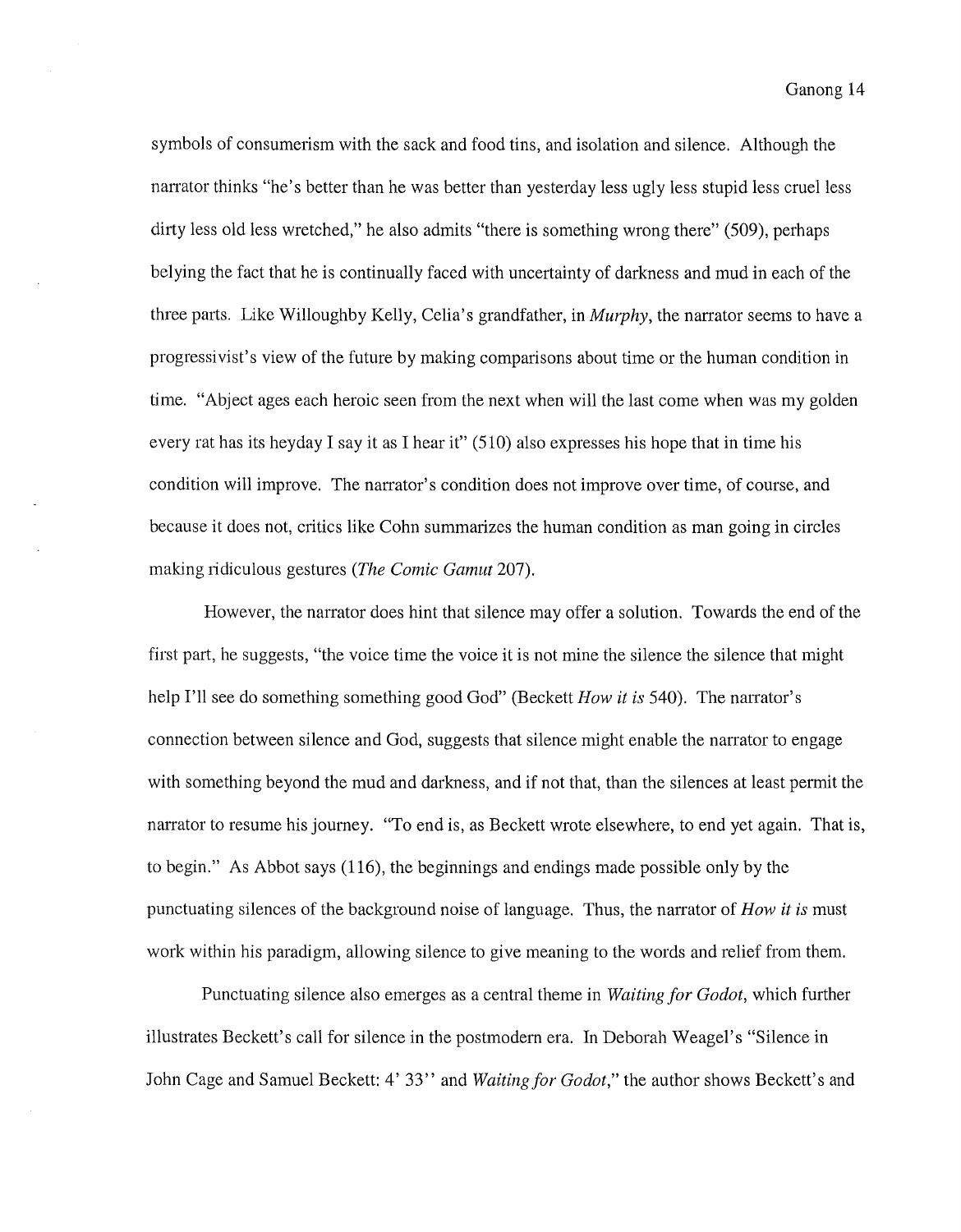Cage's use of silence to achieve an "organic coherence" that allows their audiences to appreciate silence as a productive force. "The coexistence of sound and silence is a particularly significant feature in *Waiting for Godot.* Beckett creates a certain musical rhythm in the play, and there is power in the silence which becomes productive space" (254), Weagel says, but the "productive space" she refers to applies to the audience and artist, rather than the characters. However, an analysis of the play shows that Vladimir and Estragon also may carve a productive space through silence within their context or endure the paralysis of waiting.

Even in the first lines, the reader sees Beckett's privilege working within the silences of one's own condition over attempting to escape through action. Estragon, after vainly attempting to pull off his boots, rests before getting up to say to Vladimir, "Nothing to be done." Vladimir returns, "I'm beginning to come round to that opinion. All my life I've tried to put it from me saying, Vladimir, be reasonable, you haven't yet tried everything. And I resumed the struggle" (Beckett *Waiting for Godot* 370). It is after Estragon rests from boot pulling that he concludes there is nothing to be done, a silence which enables a conclusion. Vladimir, by concurring, suggests that the 'struggle' comes from trying everything, attempting to do something to relieve one's condition. The pair resumes the struggle, however, by trying discussion (374), dreams (378), and suicide (380) all the while waiting perturbedly for Godot, the waiting itself, binding them beneath the willow tree. In the following piece of dialogue, the two show a false dichotomy between doing and waiting:

Vladimir: Well? What do we do?

Estragon: Don't let's do anything. It's safer.

Vladimir: Let's wait and see what he says.

Estragon: Who?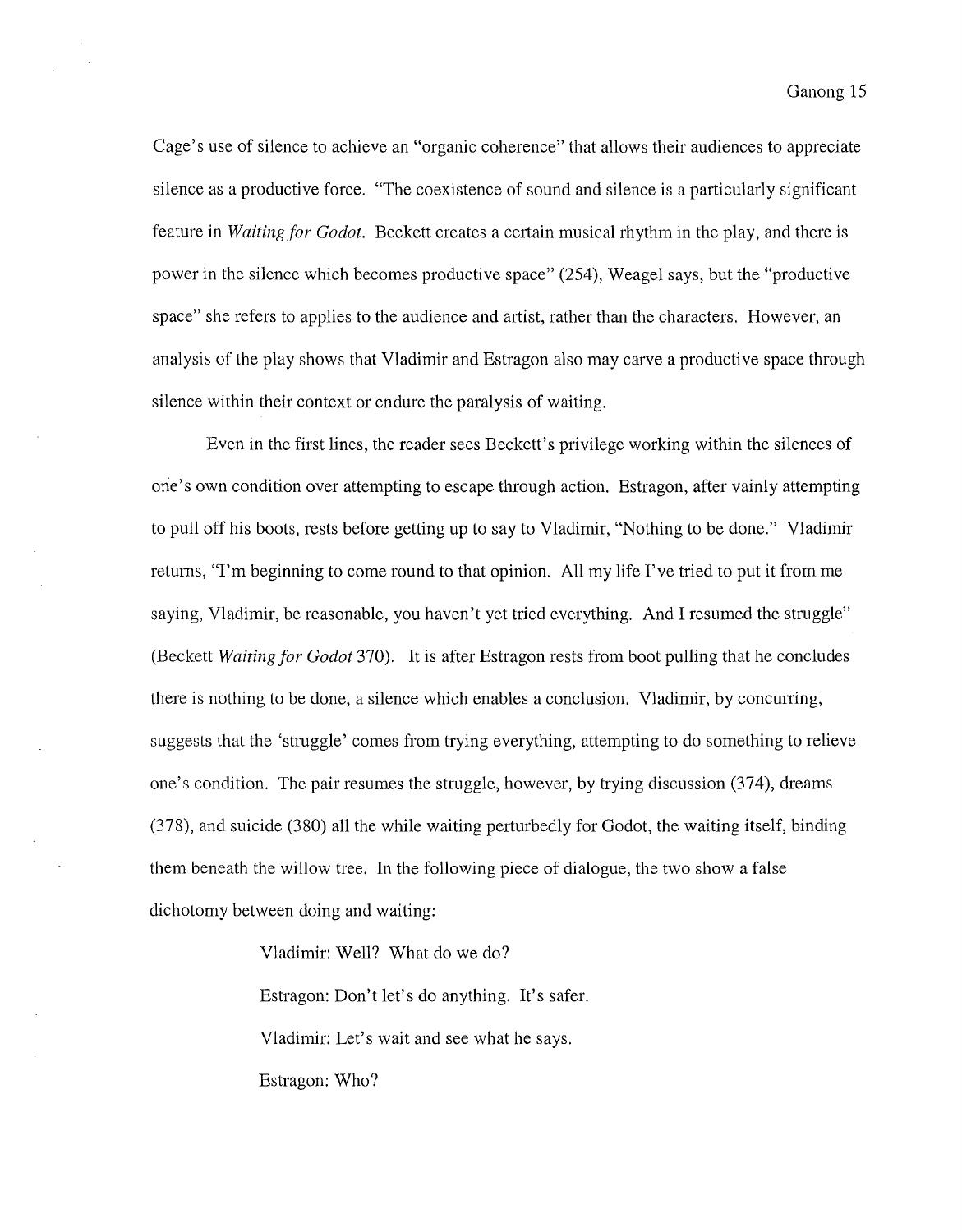Vladimir: Godot.

Estragon: Good idea.

Vladimir: Let's wait till we know exactly how we stand.

Estragon: On the other hand it might be better to strike the iron before it freezes.

(381)

The two have set up a dichotomy between doing and waiting, but to wait is to do as Vladimir illustrates when he combines the two with the line "Let's wait and see what he says." He presents this as an alternative to Estragon's, "Don't let's do anything. It's safer," which hints at a third solution: that of using the silence within their context. The mistaken idiom 'On the other hand it might be better to strike the iron before it freezes" shows the lose-lose nature of their false dichotomy since they could endure the paralysis of waiting or harm themselves by striking an iron before it freezes.

When the pair does experience silence, they benefit from it. For instance, the natural silence between Act I and Act II produces "four or five leaves" on the willow (429), and the following dialogue shows Estragon's attempt to use silence to communicate:

*Long silence.* 

Vladimir: Say something!

Estragon: I'm trying.

*Long silence.* 

Vladimir: *(in anguish).* Say anything at alll Estragon: What do we do now? Vladimir: Wait for Godot. Estragon: Ah!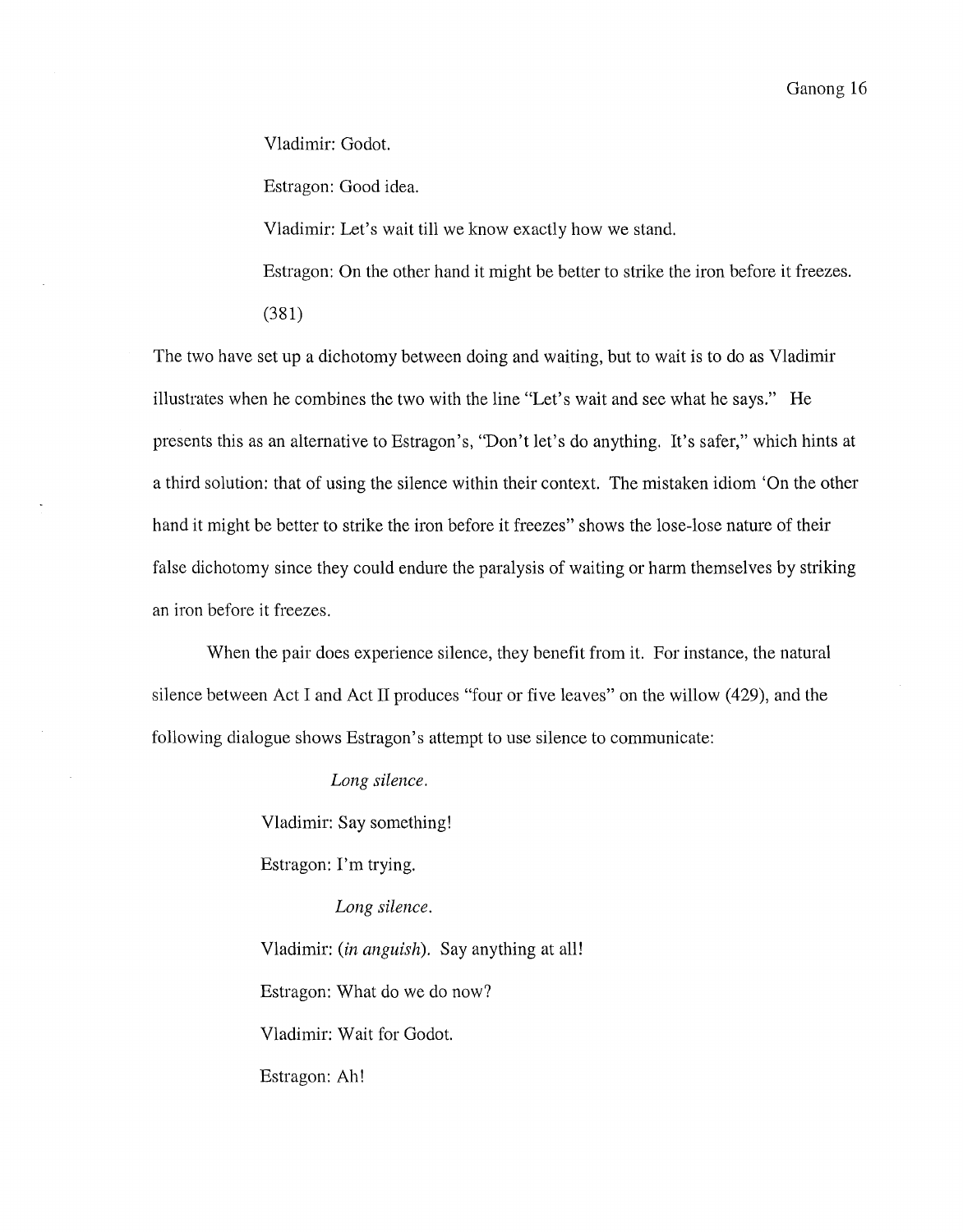Estragon seems to try to speak through the silence while Vladimir, waiting for his response and for Godot, writhes in anguish. Andrew Kennedy suggests that "Waiting, both in life and in drama, can involve a whole range of experience, from a sense of paralysis to fruitful silence, the empty or the anxious mind trying to cope by inventing distractions (25). In the above dialogue, Estragon attempts to use the silence fruitfully by trying to communicate with it while Vladimir demands he say something, anything to deliver him from the paralysis of waiting.

In keeping with the distractions that infiltrate the text, Pozzo and Lucky that pair that twice encounters Vladimir and Estragon distract from any potentially fruitful silence. For instance, when Vladimir shouts "Silence!" to Estragon, Pozzo, and Lucky, each listens, bent double (Beckett *Waiting for Godot* 417). Estragon hears something, which Vladimir identifies as the heart. Pozzo, disappointed, says "Damnation!" (417). Although silence brings the group physically close to the heart, fostering a consideration of their internal beings, Pozzo deflect their attention from such considerations of inner life by bringing their attention back to their present condition. Also indicative of their distracting tendencies, Pozzo treats Lucky as a circus master would treat his show animal or "pig" as Pozzo calls him (412). The pig, however, can not only dance to distract the pair (411), but also fill the space by shouting a three-page text of noise, a "tirade" as Beckett terms it (413). Lucky's tirade causes dissatisfaction, a "general outcry," and the other three to jump on him in an effort to stop him, all actions which suggest consternation at the unnecessary vomit of words. Pozzo and Lucky distract Vladimir and Estragon, leaving them no closer toward a meaning of their existence.

The two do not find meaning because they fail to work within the parameters of their condition, which remains the same despite the passage of time. By insinuating that Vladimir and Estragon 's condition will not change as time moves, Beckett alludes to the temporality of the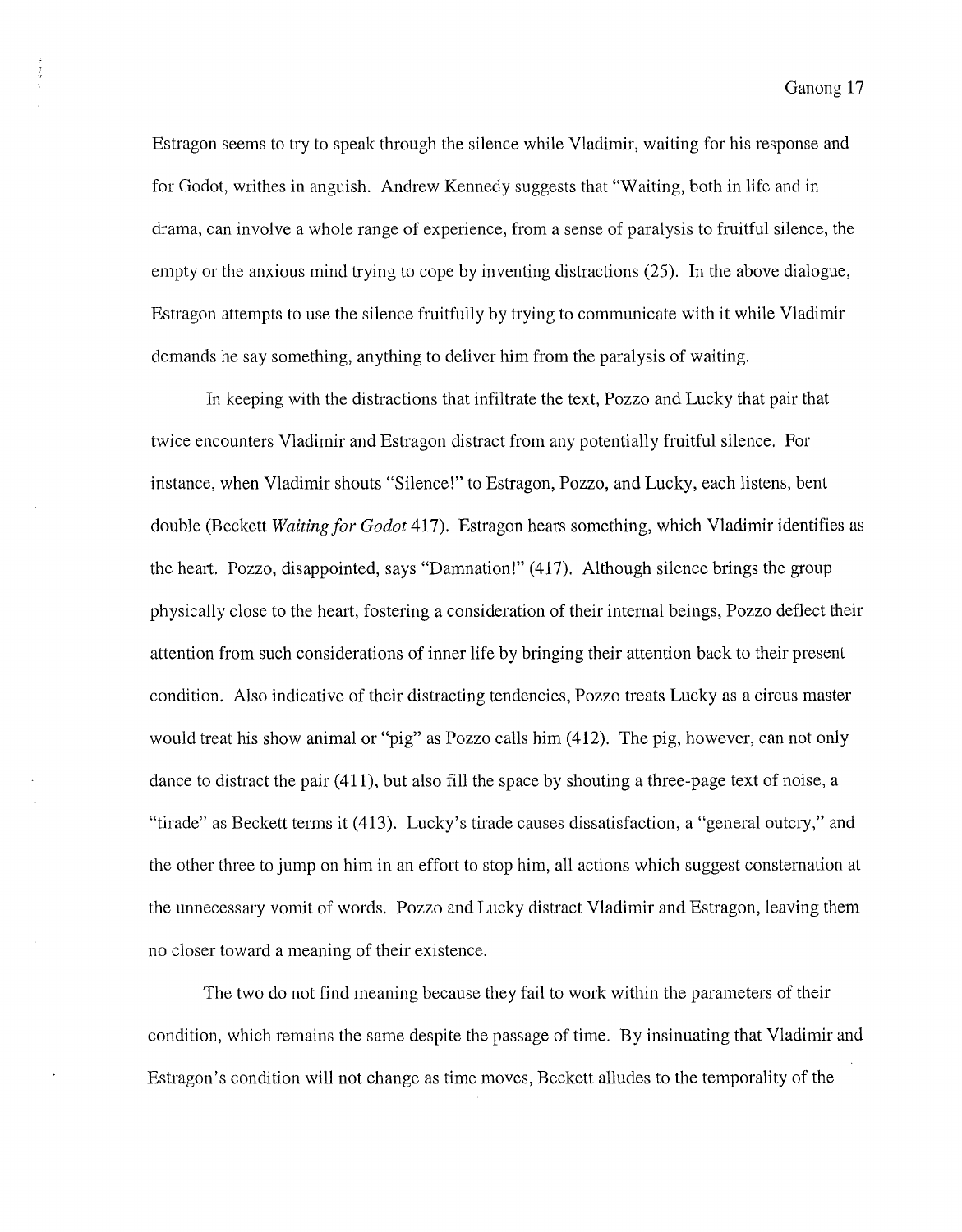postmodern condition in conjunction with the stagnation of the human condition. As twilight approaches with the end of the play, Vladimir and Estragon pull on a cord to see if it is strong enough to allow them to escape their condition by hanging, but the cord breaks, the couple standing underneath the tree which they see as the means of that escape nearly falls, and Vladimir says, "Not worth a curse" (474). Beckett seems to imply the unchanging nature of the fallen human condition as well as the futile struggles of humankind since Adam and Eve within each time period, signified by the days, to futility of escaping the human condition.

Yet, Beckett doesn't give up on Vladimir and Estragon: at the play's end, which will only serves as the beginning of another end, the pair determines to continue waiting for Godot. They haven't moved and cannot go far, being bound by the present condition until it ends and the pair crawls away to sleep, at which point they'll be bound by another condition, indicated by the promise of waiting through the next day. In light of that fact that they will return to wait another day, it seems Beckett maintains hope in humankind to persevere until they can work within the silence of their present condition without submitting themselves to the paralysis of waiting: looking forward to a future time or supernatural intervention, symbolized by Godot, which may or may not come to change their condition. It was, after all as Beckett suggested at the beginning of the play (374), in the silence and pain of his immediate condition that the dying thief was saved.

Beckett's suggestion of silence as the solution especially, but not only, to the postmodern condition through *Murphy, How it is,* and *Waiting for Godot* as well as his other texts which become increasingly silent towards the end of his career (i.e., Act Without Words I and Act Without Words II both of 1956 and Quad of 1982 contain no words at all [Cooke 28]) raises the question "Why did Beckett, who had the whole of the European tradition from which to draw,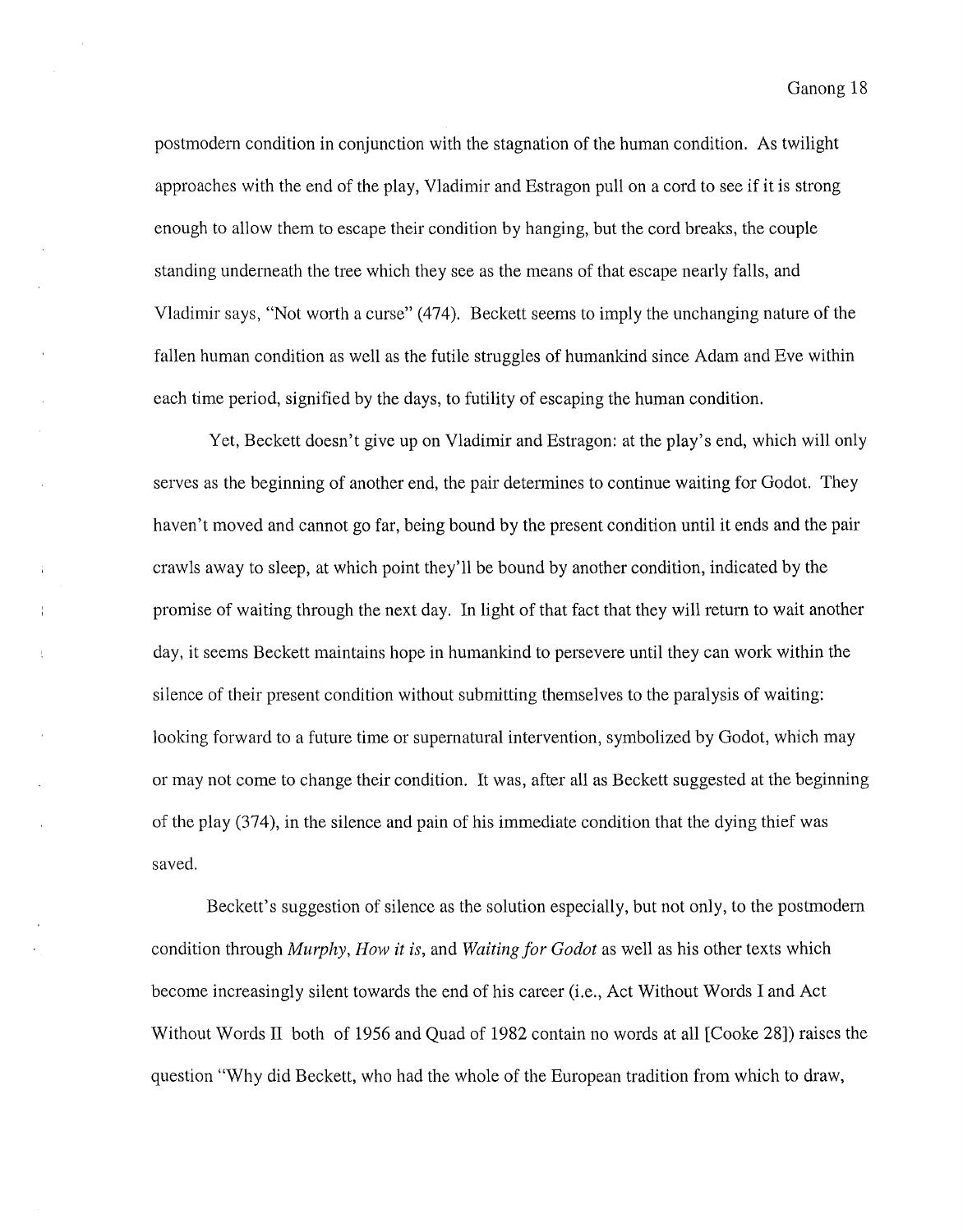stress silence?" To answer this requires a look at Beckett's artistic vision in relation to the times in which he wrote. Beckett's artistic vision and his response to the distraction and pastiche of his time fostered a response of silence to the postmodern predicament.

Ą

Beckett's emphasis on silence perhaps results from Beckett's own aesthetic theories and practices. Beckett's belief that silence engenders meaning beyond the nothingness of postmodernism perhaps germinated from his belief in the idea that true art is a prayer. Knowlson describes when Beckett solidified this idea, saying,

> It was while discussing [Schapire's painting] that Beckett found himself drawn into restating his own criterion of true art, in which he not only repeated his view that the authentic poem or picture was a prayer but developed the image further than he had ever done up to that point: "The art (picture) that is a prayer sets up prayer, releases prayer in onlooker, i.e. *Priest:* Lord have mercy upon us. *People:* Christ have mercy upon us." This is an attitude that few readers will associate with Beckett, yet it was essential to his view of art at the time, whether this was the art of the writer, painter, or musician." 222

If, as in this statement, the artist functions as a priest, Beckett returns to the European tradition in which the artist functions as a mediator between God and man and indicates his suspicion of something beyond the external world, a "third zone," like that of Murphy's mind, which supersedes the Cartesian dichotomy of mind and matter. At the end of *Waiting for Godot,*  Vladimir's line "Christ have mercy upon us!" nestles between two silences (Becket *Waiting for Godot* 473), indicating Beckett's aesthetic theory as well as the yield of silence. If, indeed, true art is a prayer, then the most profound silence in art will produce a prayer, a simultaneous recognition of the limits of one's own condition and determination to work within it to engage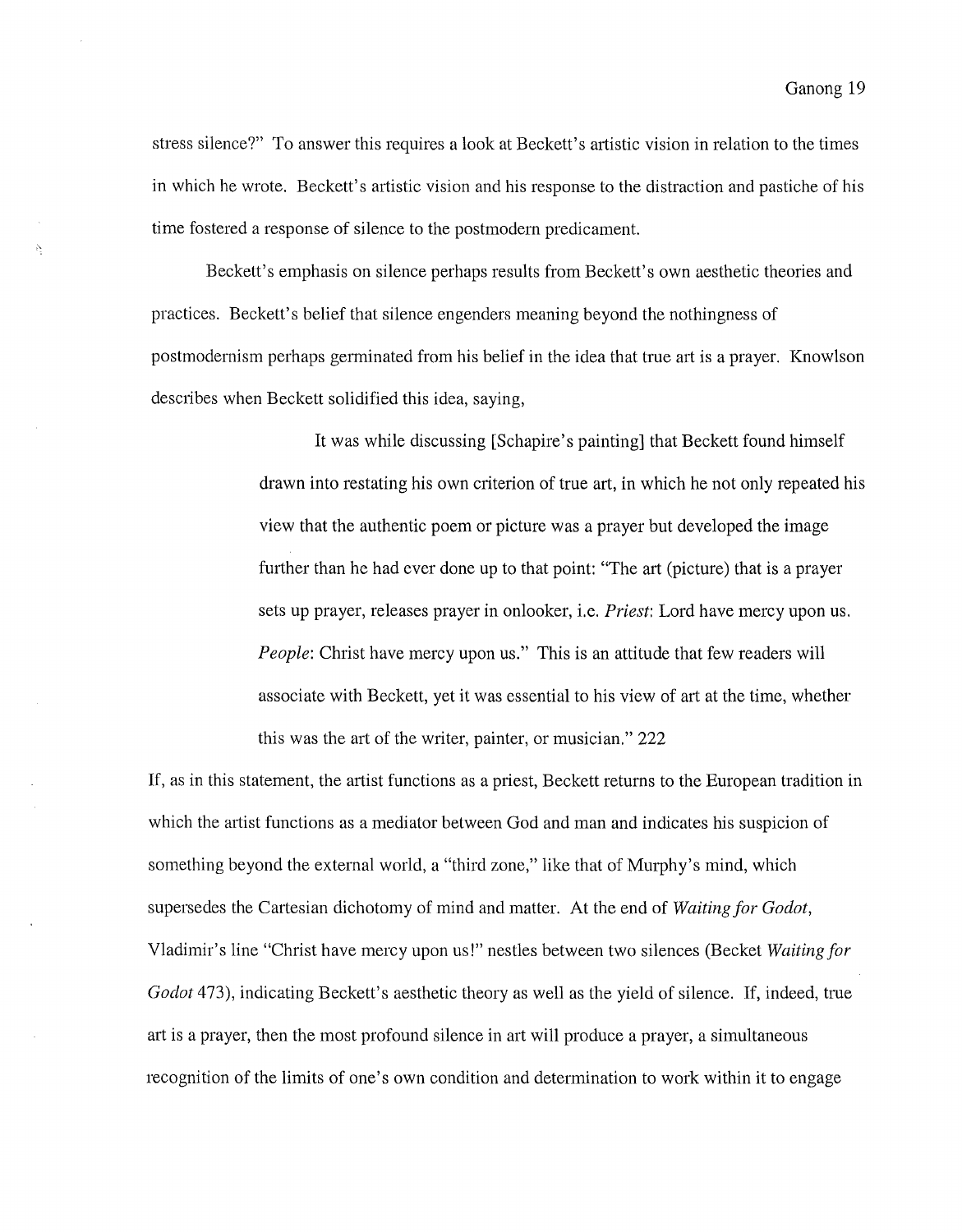something beyond it. Neither Murphy, nor the protagonist of *How it is,* nor Vladimir and Estragon can alter their conditions, but they can accept them and through the silences speak outside them.

In addition to Beckett's aesthetic vision, the distractions and pastiche of the twentieth century prompted Beckett to offer silence as salvation from uncertainty. Gilbert Sewall in "Revisting the Eighties" writes, "One aspect of the sixties—small is beautiful—lost its appeal. [...]" (xv); while Sewall writes in the context of the new materialism of the 1980's, his comment can apply to the largeness of noise associated with the materialism he describes, which Beckett counteracted with artistic work punctuated by pauses and silences. It is true Beckett wrote before the dawn of the information age, and yet as Begum has argued, he predicts the effects of its background noise through his work (11). Beckett, in response to his culture's emphasis with getting, hearing, and constructing to its own distraction and as a means to escape the inherent wretchedness of their condition, offers nothing in response: a silence. Although Beckett didn't comment frequently on his work, he, in fact, has encouraged critics to view his works through the lens of nothing; as Ruby Cohn says, "Becket has told several critics that, were he unfortunate enough to be a critic commenting on Beckett's work, he would begin with two quotations: Nothing is more real than nothing. (Democritus) Where you are worth nothing, there you should want nothing. (Geulinex)" *(Back to Beckett* 6). Beckett is presenting nothing because society needs it to find the silences through which to transcend their condition that is in fact "worth nothing." He stresses silence as a response to an over-stimulated, distracted humanity in need of a way beyond their condition. In a chapter entitled "The Aesthetics of Silence," Susan Sontag equates society's need for silence with a spiritual need which modern art has attempted to fill (3). Sontag suggests Beckett, among other authors, uses silence as "a form of speech (in many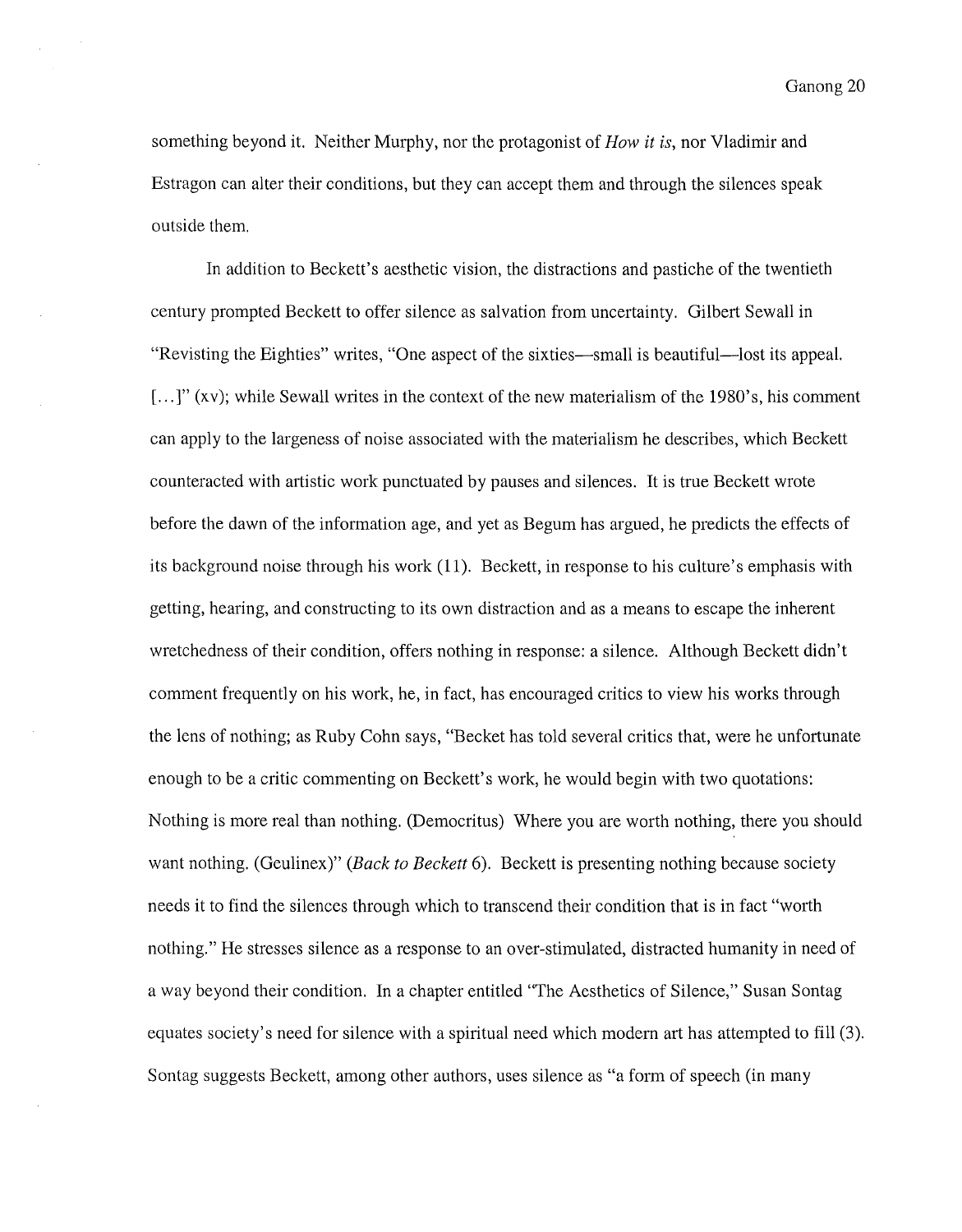instances, of complaint or indictment) and an element in a dialogue" (11). If this is the case, then Beckett, as a modern artist, uses silence to dialogue with his society. Although Sontag also suggests the work of Beckett and others attempts to "talk oneself into silence" (27), Beckett perhaps does not talk himself into silence as he out-talks it, providing a uniform background of noise, as in the narrator's rhythmic utterances and repetition in *How it is,* by which to emphasize the silence. The words reflect the condition of postmodernism and perhaps hint at the answer, but the silence provides the solution. This is evident in the character of Celia in *Murphy,* through the form of *How it is,* and within the paradigm of waiting in *Waiting for Godot.* By presenting silence within the human condition as a means through which humanity can engage with what lies outside of their wretchedness—just what this is Beckett does not say, Beckett addresses the postmodern predicament by counteracting its excesses with nothing.

If Beckett indeed counteracts the postmodern condition by emphasizing its need for silence and quittance of distraction, then perhaps he doesn't ultimately present such an antithesis to Christian absolutes within his works, although in them he most tellingly represents the postmodern condition. Beckett careful avoids suggesting what humanity may encounter as it experience the silences within its condition. The idea of art as a prayer might imply that it is God whom mankind may meet in the silence, an especially tempting thought considering Psalm 46:10 (New American Standard), "Be still and know that I am God" and Beckett's nearly word perfect knowledge of Scripture (Knowlson 105). Yet, whether it is God, whether of Beckett's construction or of his Protestant heritage does not seem to be the point of his works, and, consequently, they do not oppose Christianity as they do postmodernism. He seems to impress upon his readers, and especially those of the postmodern condition, the futility of escaping their inherently stagnated condition on their own terms or by the salvation of some future day, rather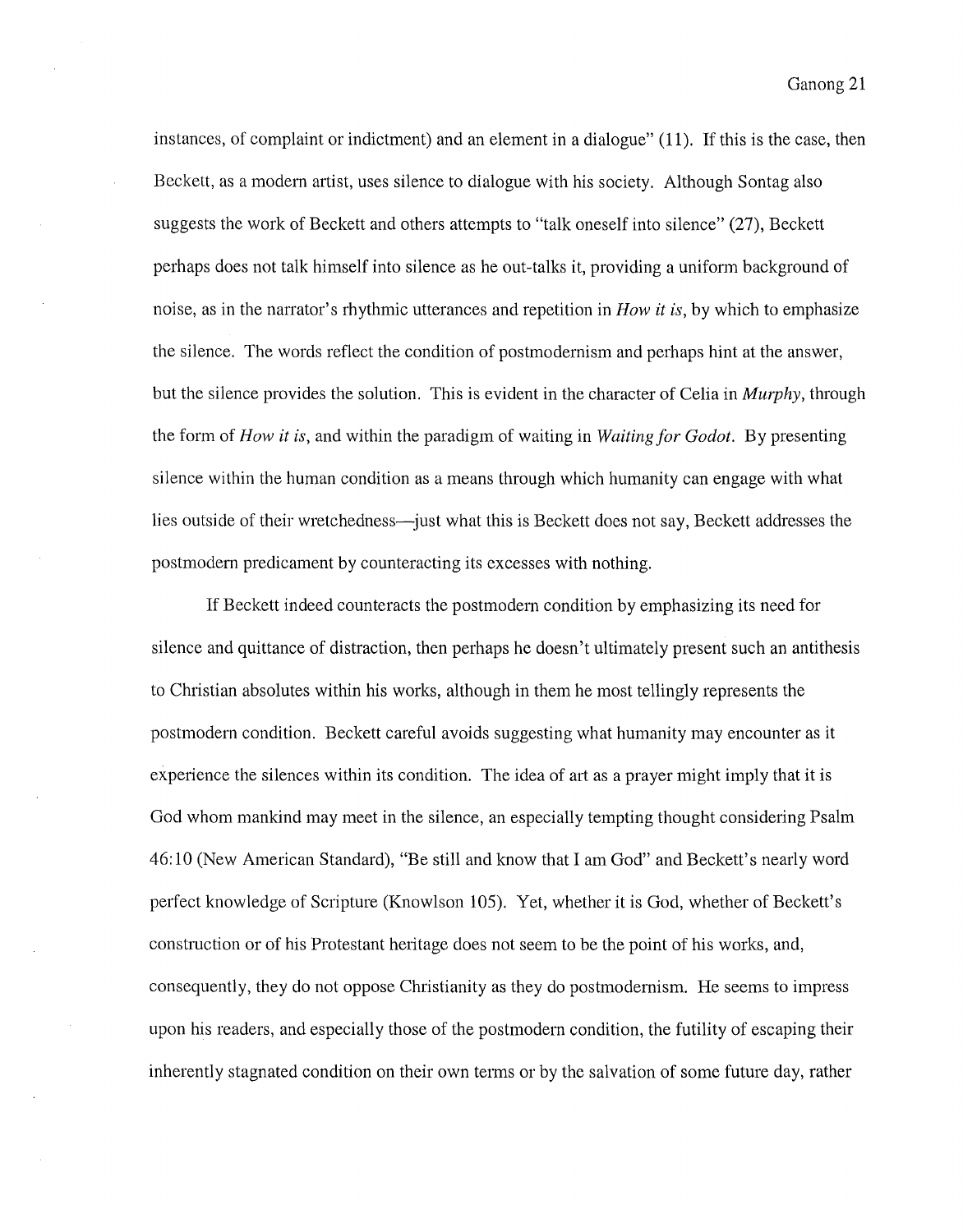suggesting that only within their condition can mankind access what lies outside it. Thus, Beckett speaks not only to his particular postmodern situation, but also to the ages of humanity to come, Christian or otherwise, who may still by trying to wait or escape, when they can only really "go on."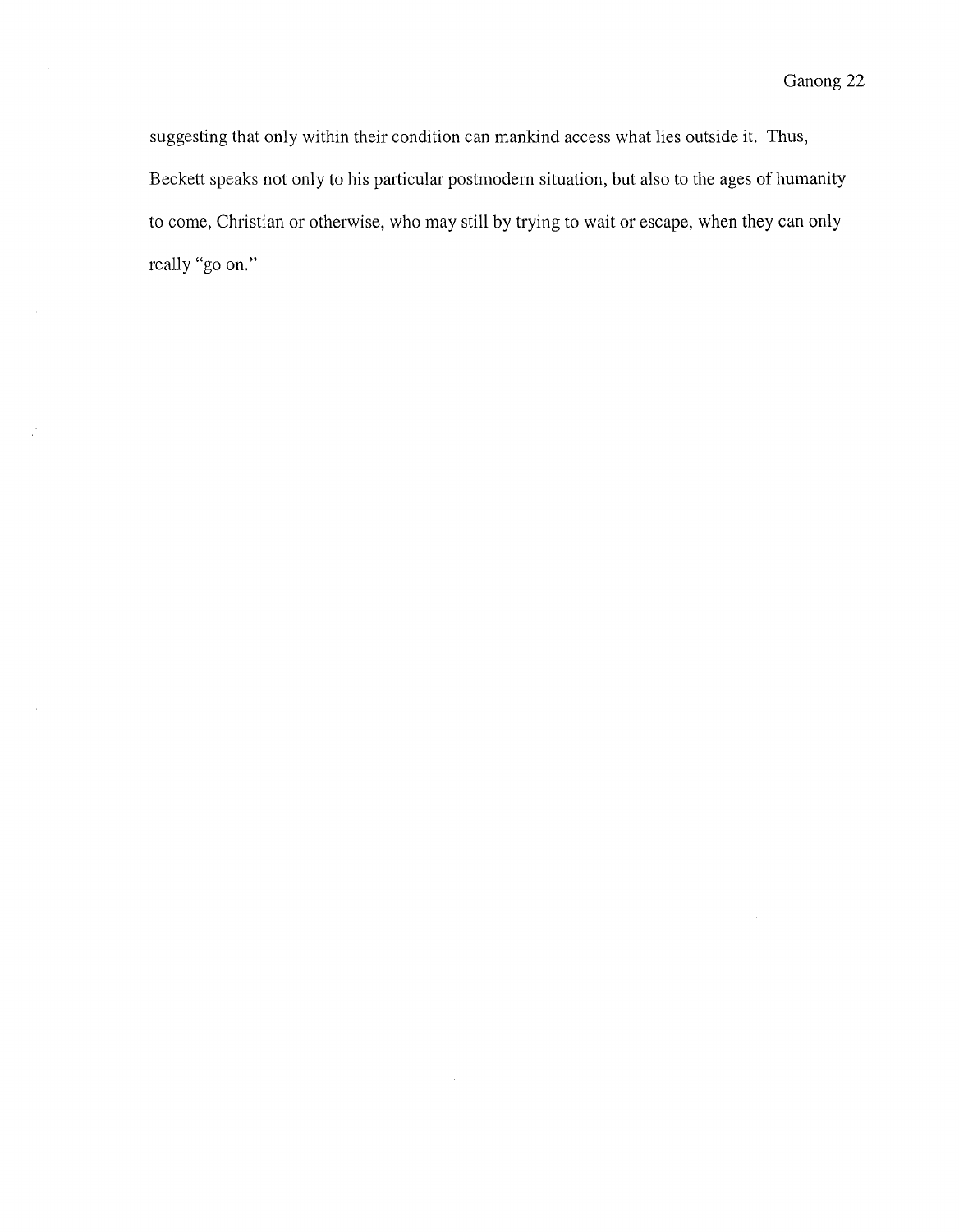#### Works Cited

Abbott, H. Porter. "How it is." *The Cambridge Companion to Beckett.* Ed. John Pilling. 106-123. Bair, Deidre. *Samuel Beckett: A Biography.* New York: Harcourt Brace Jovanich, Inc., 1978. Balzano, Wanda. "Re-Mythologizing Beckett: The Metaphors of Metafiction in *How it is."* 

Oppenheim and Buning 102-110.

Beckett, Samuel. From *How it is.* Seaver 505-548.

---. *I Can't Go On, I'll Go On.* Richard W. Seaver, ed. New York: Grove Press, 1976.

*---.Murphy.* New York: Grove Press, 1957.

---. *Waiting for Godot.* Seaver 365-476.

Begam, Richard. *Samuel Beckett and the End of Modernity.* Stanford: Stanford University Press, 1996.

*Cedarville University Home Page.* March 2005. Cedarville University. 5 March 2005

<http://www .cedarville. edu>.

Cochran, Robert. *Samuel Beckett: A Study ofthe Short Fiction.* New York: Twayne Publishers, 1991.

Cohn, Ruby. *Back to Beckett.* Princeton: Princeton University Press, 1973.

---. *Samuel Beckett: The Comic Gamut.* New Brunswick: Rutgers University Press, 1962.

Cooke, Virginia. *Beckett on File.* New York: Methuen, 1985.

Eliot, T.S. "Tradition and the Individual Talent." *The Longman Anthology of British Literature.* 

Kevin Dettmar and Jennifer Wicke, eds. New York: Longman, 2002. 2374-2379.

Esslin, Martin, Editor. *Samuel Beckett.* Englewood Cliffs: Prentice Hall, Inc., 1965.

Fletcher, John. *The Novels of Samuel Beckett.* New York: Barnes & Noble Books, 1972.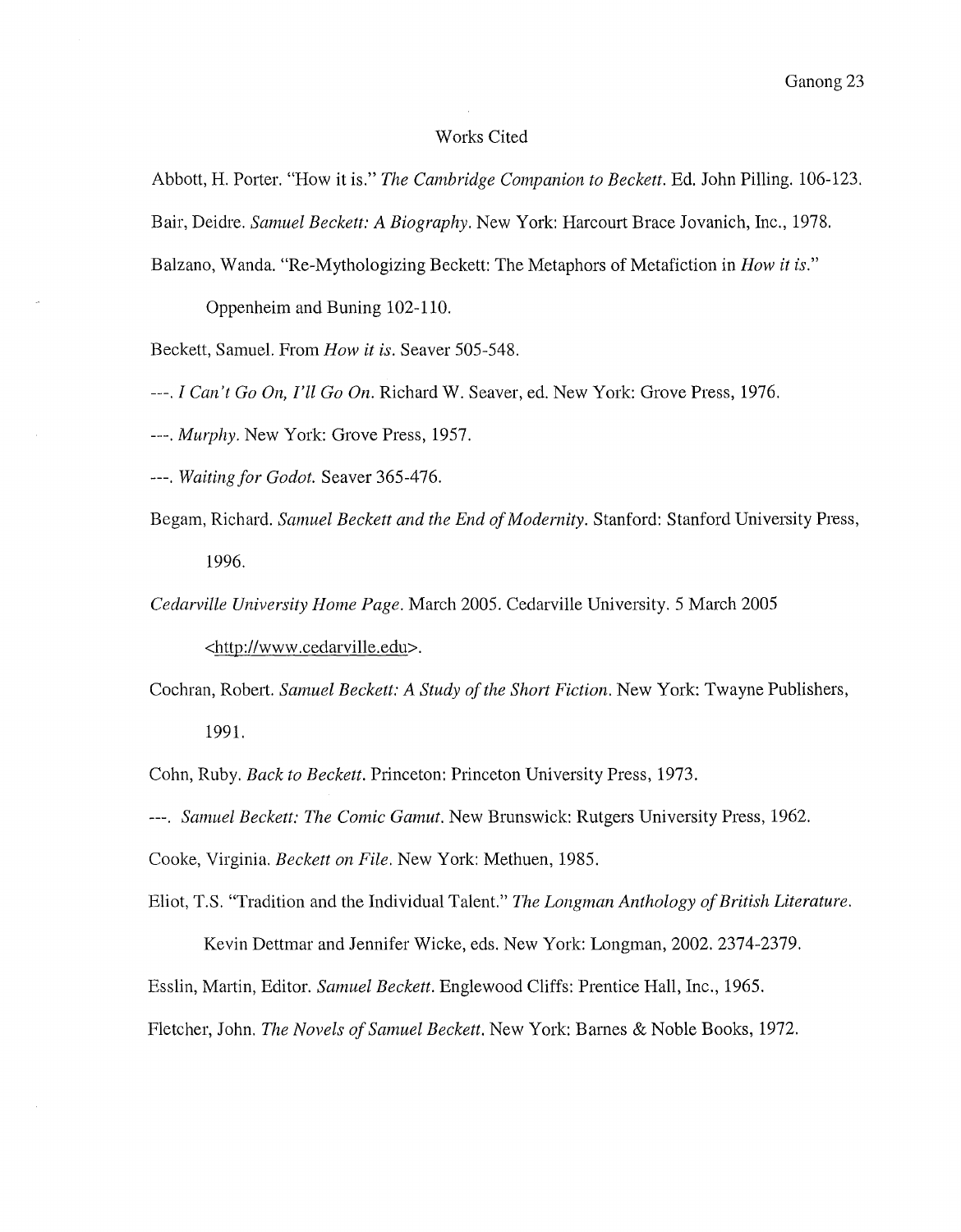- Hamilton, Kenneth and Alice. *Condemned to Life: The World of Samuel Beckett.* Grand Rapids: William B. Eerdmans Publishing Company, 1976.
- Gontarski, S.E. "The Intent of Undoing in Samuel Beckett's Art." *Samuel Beckett.* Ed. Harold Bloom. New York: Chelsea Publishers, 1985. 227-245.

Kennedy, Andrew K. *Samuel Beckett.* Cambridge: Cambridge University Press, 1991.

- Klaver, Elizabeth. "Entering Beckett's Postmodem Space." Oppenheim and Buning 111-126.
- Knowlson, James. *Damned to Fame: The Life of Samuel Beckett.* New York: Simon & Schuster,
	- 1996.

Lasch, Chtistopher. From *The Culture of Narcissm.* Sewall 3-10.

Murphy, P.J. "Beckett and the Philosophers." Pilling 106-123.

Nadeau, Maurice. "Humor and the Void." Esslin. 33-36.

- Oppenheim, Lois and Marius Buning, eds. *Beckett On and On.* Cranbury: Associated University Press, 1996.
- Pilling, John, ed. *The Cambridge Companion to Beckett.* Cambridge: Cambridge University Press, 2001.

Sen, Supti. Samuel Beckett His Mind and Art. Calcutta: Firma K. L. Mukhopadhyay, 1970.

Sewall, Gilbert T. "Revisiting the Eighties." Sewall xi-xxiv.

---.The Eighties: A Reader. Reading: Addison-Wesley, 1997.

Sontag, Susan. *Styles of Radical Will.* London: Vintage, 2001.

The New American Standard Bible. Nashville: Thomas Nelson, 1996.

Weagel, Deborah. "Silence in John Cage and Samuel Beckett: 4' 33." *Samuel Beckett Today/Aujourd'hui: An Annual Bilingual Review/Revue Annuelle Bilingue* 12 (2002): 249-61. MLA International Bibliography. 10 February 2005.